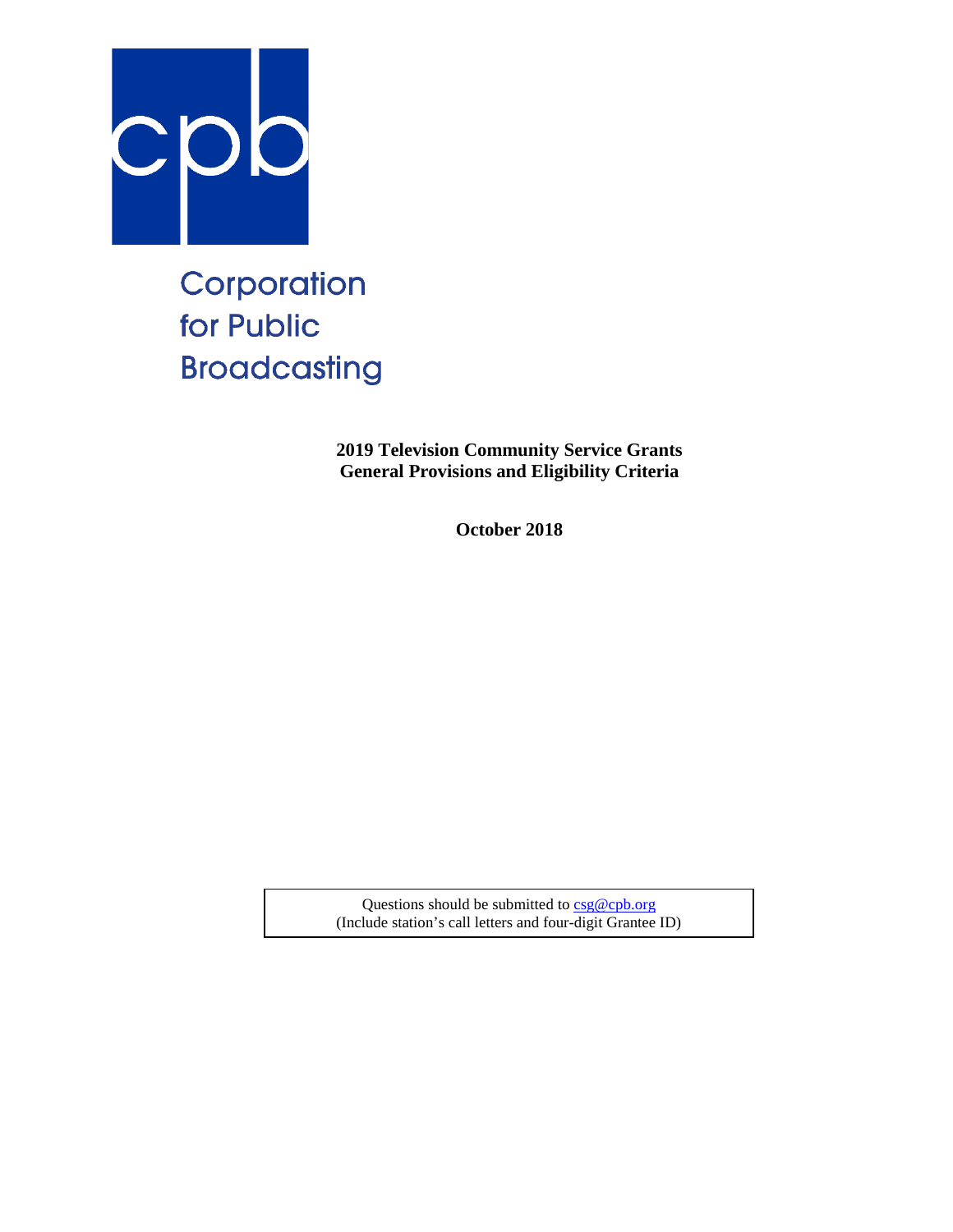# **Table of Contents**

| PART II.  |  |
|-----------|--|
|           |  |
|           |  |
|           |  |
| PART III. |  |
| PART IV.  |  |
|           |  |
|           |  |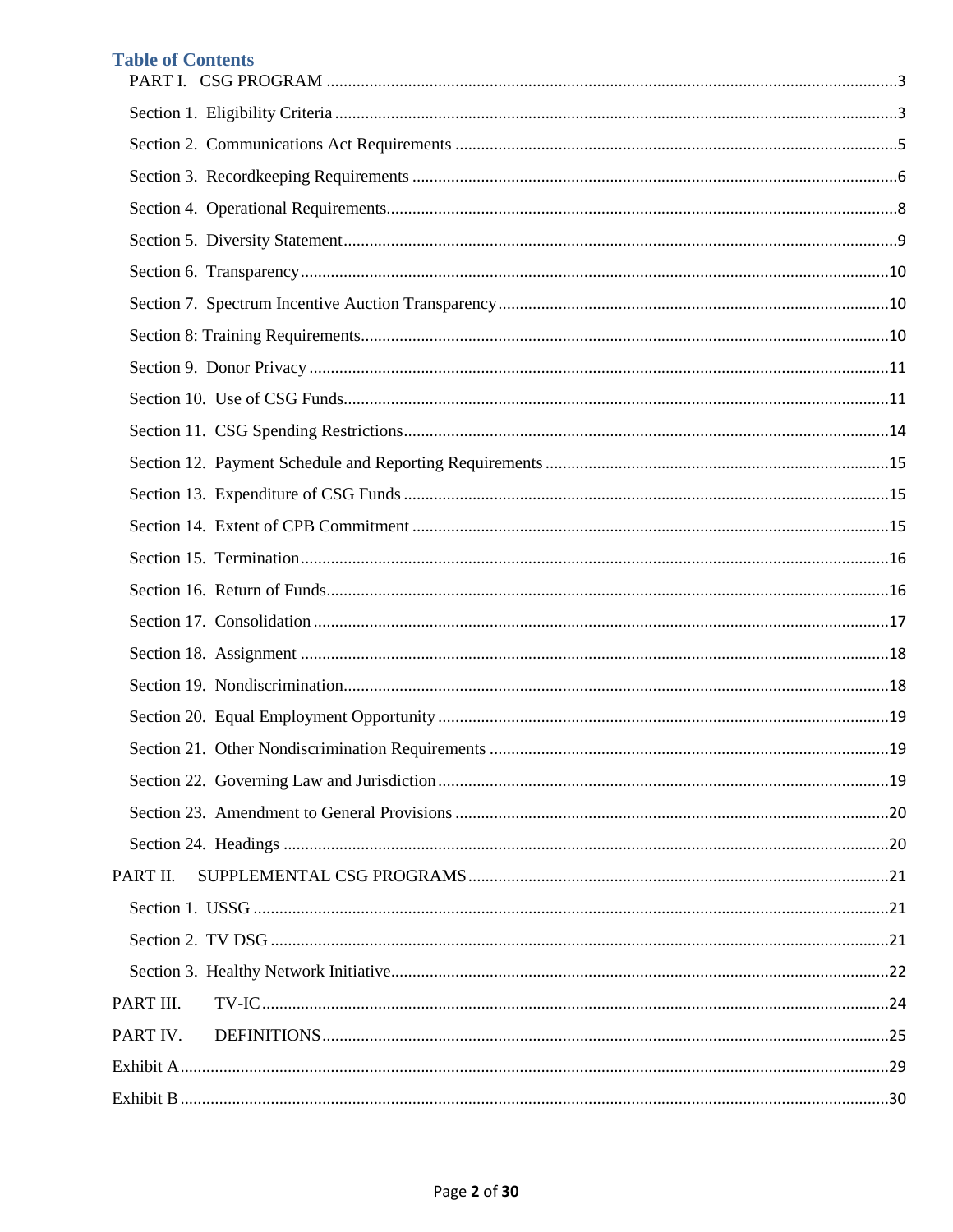

## **2019 Television Community Service Grants General Provisions and Eligibility Criteria**

These Television Community Service Grants General Provisions and Eligibility Criteria (General Provisions) set forth the requirements applicable to the Corporation for Public Broadcasting (CPB) Television Community Service Grant (CSG) program. Part I contains general requirements for the CSG program, Part II applies to CPB's supplemental CSG programs, Part III applies to CPB's TV-IC grants, and Part IV defines the terms used herein. CSG recipients must also comply with requirements in the documents identified in Exhibit A, which is attached hereto and incorporated herein by reference.

# <span id="page-2-0"></span>**PART I. CSG PROGRAM**

#### <span id="page-2-1"></span>**Section 1. Eligibility Criteria**

- **A. Eligible Grantee:** An Eligible Grantee is a Licensee that:
	- **1.** operates one or more full-power UHF or VHF television broadcast stations, at least one of which meets the eligibility criteria herein and is designated as the Licensee's Flagship Station in CPB's Integrated Station Information System;
	- **2.** received a CSG in FY 2018; and
	- **3.** is determined by CPB to be a qualified CSG recipient.
- **B.** Ineligible Stations: The following television stations are not eligible to receive a CSG:
	- **1.** closed-circuit stations;
	- **2.** stations that are managed and operated by and for students;
	- **3.** stations that primarily provide training programming to Licensee employees, clients, and/or representatives; and
	- **4.** stations licensed to political organizations.
- **C. Additional Eligibility Criteria:** Grantees in the categories below are subject to the following additional eligibility criteria:
	- **1. Joint Licensees:** Joint Licensees must individually meet the requirements set forth herein and the applicable General Provisions governing their radio CSG. Resources (including but not limited to NFFS, FT employees, and FTEs) designated to meet the requirements of one CSG may not be used to meet the requirements for any other CSG.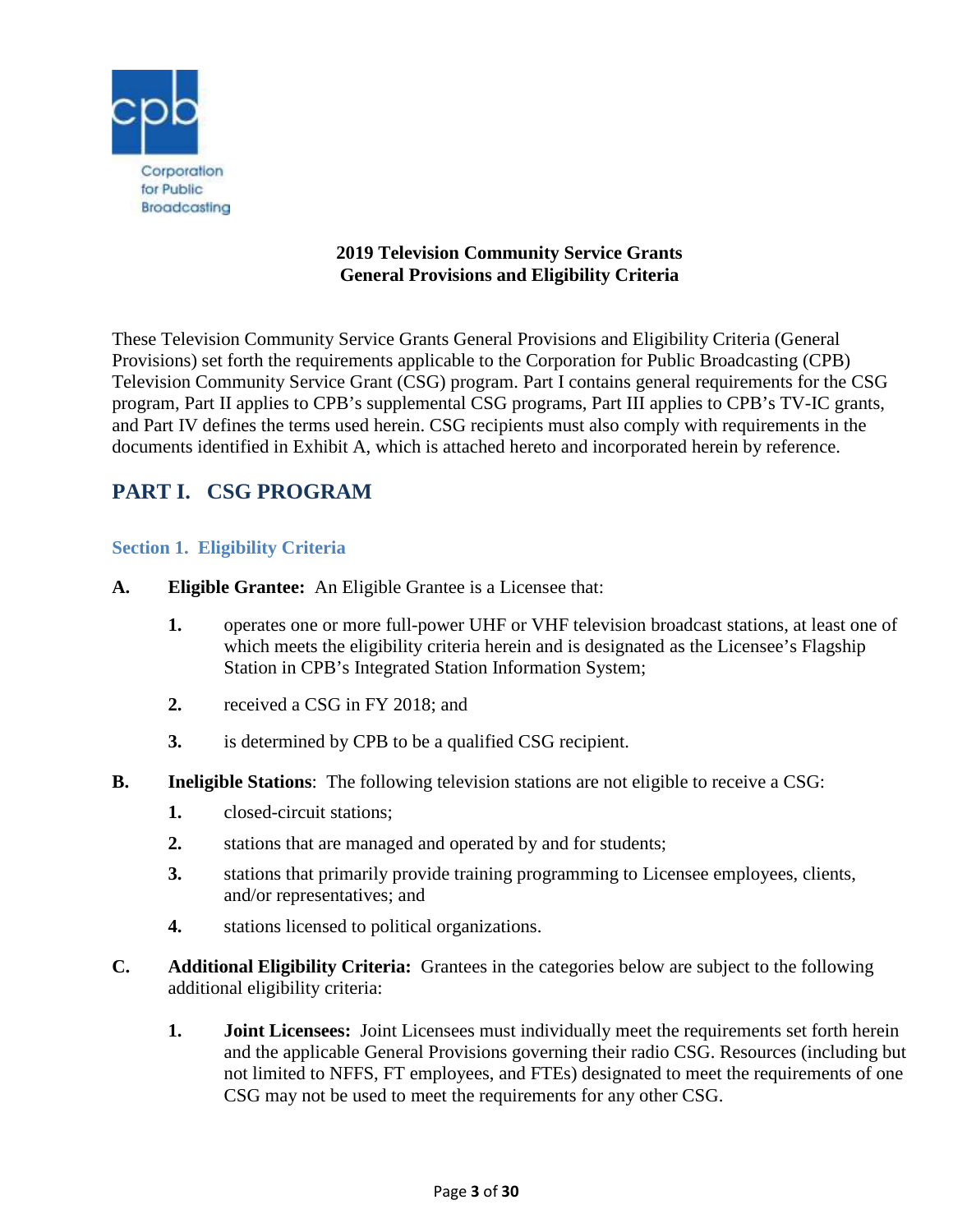**2. PDI Eligibility**<sup>[1](#page-3-0)</sup>: Secondary grantees qualifying for a PDI in a Multi-provider Market must annually certify that its previous year's programming schedule met the PDI requirements.

CPB will periodically review a Secondary Grantee's compliance with the PDI requirements. If CPB finds Secondary Grantee has falsely certified its PDI eligibility, it may lose its PDI.

- **D. Minority Audience Service Station**: To qualify for a full CSG base grant, a station in a Multiprovider Market must provide significant service to a minority group or groups through diverse programming that serves the needs and interests of minorities.
	- **1.** The station is licensed to a designated Historically Black College or University<sup>[2](#page-3-1)</sup>; or
	- **2.** The station is licensed to:
		- a Native American Tribe<sup>[3](#page-3-2)</sup>;
		- a consortium of Native American Tribes;
		- an entity controlled by a Native American Tribe<sup>[4](#page-3-3)</sup>; or a community within recognized Tribal Lands, if a substantial portion of its coverage area consists of Tribal Lands.
- **E. Maintaining Eligibility:** A Licensee/Grantee is responsible for compliance with the General Provisions at all times during the Spending Period and must promptly notify CPB if Grantee fails to maintain the same, by email to the Director of TV CSG Policy and Review at  $csg@cpb.org$  (or the individuals CPB subsequently designates).

CPB reserves the right to reduce or eliminate a Grantee's CSG if CPB determines the Grantee is not in compliance with the General Provisions and the CSG Agreement and Certification of Eligibility.

- **F. TV CSG Re-Qualification:** A previously CSG-qualified Grantee will be allowed to apply for a CSG if it is in compliance with the General Provisions, and if
	- **1.** its Licensee does not receive a CSG for any other station that the Licensee owns; and
	- **2.** Grantees in a Multi-provider Market must be Fully Differentiated Stations.
- **G. CPB Waiver:** CPB may, in its sole discretion and in exceptional circumstances, waive a nonstatutory eligibility criterion in Section 1, Eligibility Criteria, such as a Sole Service station or that provides public broadcast services primarily for underserved or unserved audiences.

<span id="page-3-0"></span><sup>&</sup>lt;sup>1</sup> The PDI program is being phased out, from FY 2018 through FY 2020. PDIs were reduced by 25 percent in FY 2018. They will be reduced by 50 percent in FY 2019 and 75 percent in FY 2020. No PDIs will be awarded in FY 2021.

<span id="page-3-1"></span><sup>&</sup>lt;sup>2</sup> As defined by the Higher Education Act of 1965, 20 U.S.C. §1601, et seq., as amended.

<span id="page-3-2"></span><sup>3</sup> Native American Tribe means any Native American Indian or Alaska Native tribe, band, pueblo, village, or community within the continental United States that the Secretary of the Interior presently acknowledges to exist as an Indian Tribe (25 C.F.R. §83.1).

<span id="page-3-3"></span><sup>4</sup> CPB considers an entity controlled by a Native American Tribe if: 1) a majority of the entity's governing body's voting members are enrolled Native American Tribe members and their lands are served by the station, or 2) the majority of the entity's governing body's voting members are appointed by a Native American Tribe.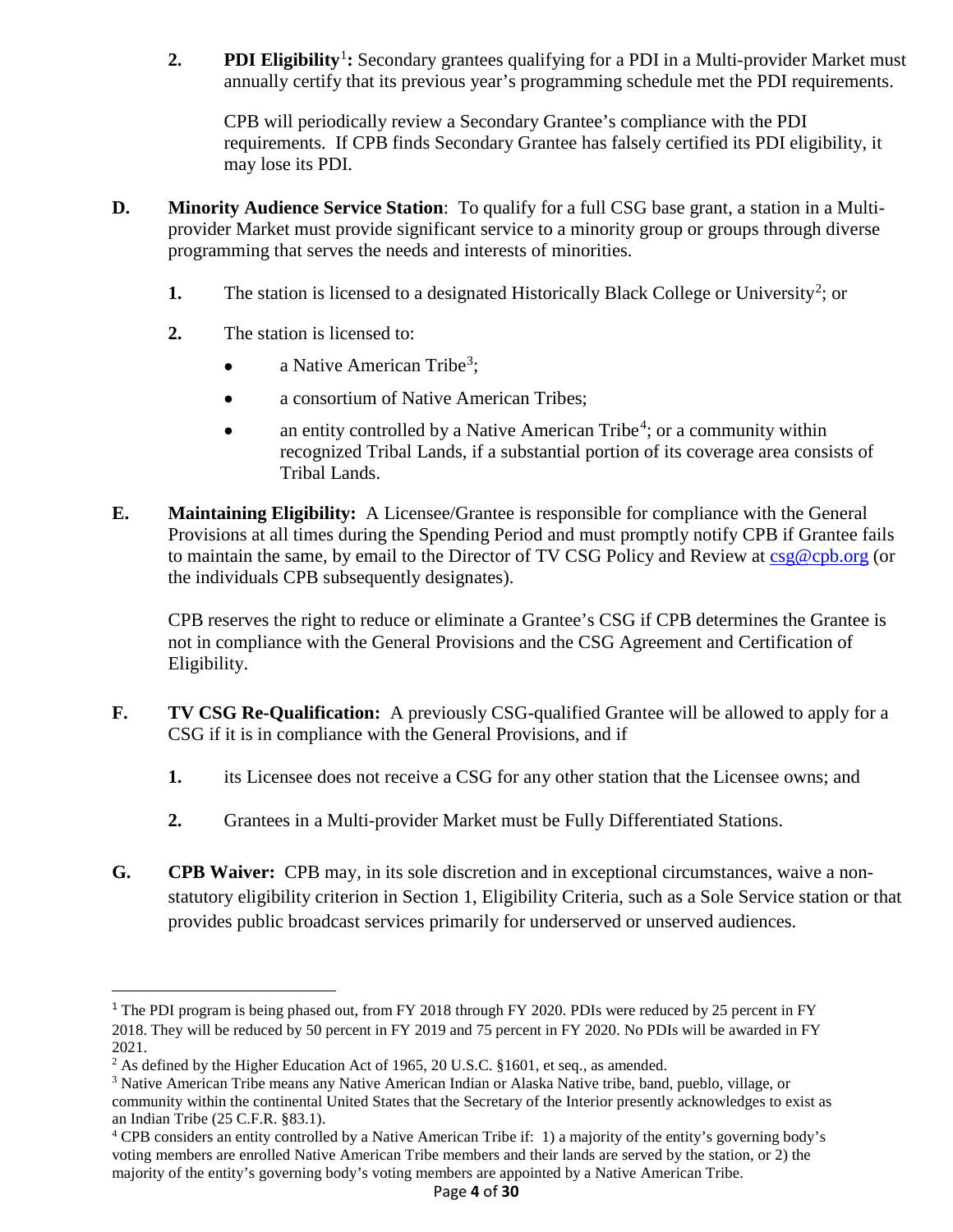# <span id="page-4-0"></span>**Section 2. Communications Act Requirements**

Grantees may not receive a CSG unless they comply with applicable provisions of the Communications Act. In their annual CSG Agreement and Certification of Eligibility, Grantees must certify to CPB that they are in compliance and will remain in compliance throughout the Spending Period.

Certain requirements of the Act are summarized below. This summary does not include additional provisions of the Act or other applicable laws and regulations. More detailed guidance may be found in the **Compliance Booklet**<sup>[5](#page-4-1)</sup>.

- **A. Open Meetings:** Meetings of Grantee's board/governing body, board/governing body committees and CAB meetings must be open to the public  $(47 \text{ U.S. C. }$  § 396(k)(4)). In addition, CPB requires Grantees to give at least seven days advance notice of meetings, including the time and place, by:
	- **1.** posting notice on its station website (as defined in Section 6 (A));
	- **2.** broadcasting notice on-air between 6 a.m. and 11 p.m., as shown by the station's log;
	- **3.** placing notice in the "Legal Notices" section of a local newspaper in general circulation in the station's primary coverage area; or
	- **4.** giving notice through a recorded announcement accessible on the station's phone system.
- **B. Closed Meetings:** Grantee must document why any of its board/governing body, board/governing body committees and CAB meetings were closed and make available to the public a written statement of the reason(s) within a reasonable time after the closed meeting (47 U.S.C. §  $396(k)(4)$ ). CPB also requires that the written statement be made available for inspection, either at Grantee's central office or on its station website, within 10 days after each closed meeting.
- **C. Open Financial Records:** The Act requires stations to make available to the public their annual financial and audit reports and related financial information they are required to submit to CPB  $(47 \text{ U.S.C. }$  \$396(k)(5) and \$396(l)(3)(b)). CPB also requires that each Grantee post the following documents on its station website:
	- **1.** its most recent audited financial statement, or un-audited financial statement for stations exempt from providing audited financial statements; and
	- **2.** its most recent AFR or FSR<sup>[6](#page-4-2)</sup> (whichever is applicable).
- **D. CAB:** All Grantees, other than those owned by a state, a political or special purpose subdivision of a state, or public agency, must have a CAB (47 U.S.C. § 396(k)(8)).
	- 1. Grantees must undertake good faith efforts to ensure that:
		- **a.** the CAB meets at regular intervals;
		- **b.** CAB members regularly attend its meetings; and

 $\overline{\phantom{a}}$ 

<span id="page-4-1"></span><sup>5</sup> June 2018 edition.

<span id="page-4-2"></span><sup>6</sup> FSR is a form used by radio CSG recipients.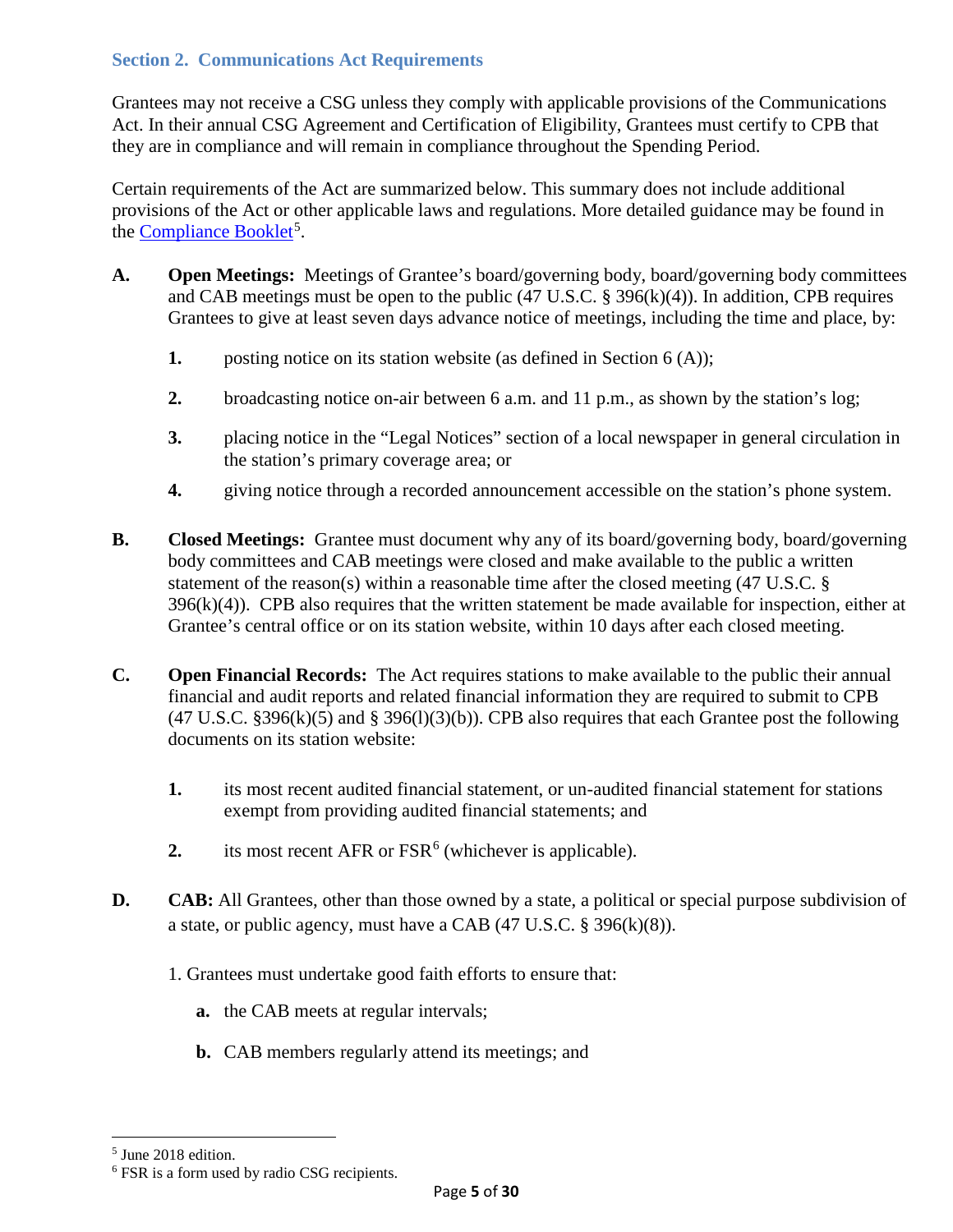- **c.** the CAB reasonably represents the diverse needs and interests of the communities served by Grantee's station.
- 2. The CAB's responsibilities include:
	- **a.** the right to review the station's programming goals;
	- **b.** the right to review the service provided by the station;
	- **c.** the right to review significant policy decisions rendered by the station; and
	- **d.** the obligation to advise the station's governing body on whether the station's programming and other significant policies are meeting the specialized educational and cultural needs of the communities served by the station, and to make recommendations that the CAB deems appropriate to meet such needs.

#### **E. Employment Statistical Report**: Each Grantee must:

- **1.** file annually with CPB its Employment Statistical Report;<sup>[7](#page-5-1)</sup> and
- **2.** make its Employment Statistical Report available for public inspection at its central office and at each other location where there are six or more employees (47 U.S.C. § 396(k)(11)).
- **F. Donor Information:** As required by 47 U.S.C. § 396(k)(12):
	- **1.** Stations are barred from renting contributor names, donor names, or other personally identifiable information (collectively, Personal Information) to or from, or exchanging Personal Information with any Federal, state, or local candidate, political party, or political committee.
	- **2.** Stations are also barred, unless required by law, from disclosing a contributor or donor's Personal Information to any Nonaffiliated Third Party, unless the station:
		- **a.** clearly and conspicuously notifies the contributor or donor that the station may release its Personal Information to Nonaffiliated Third Parties;
		- **b.** advises contributors or donors before any disclosure that they have the option not to have their Personal Information disclosed; and
		- **c**. explains to the contributor or donor how to exercise that non-disclosure option.

#### <span id="page-5-0"></span>**Section 3. Recordkeeping Requirements**

l

Grantees must comply with the recordkeeping requirements set forth below.

**A. Recordkeeping, Certification, and Audit Requirements:** The Communications Act mandates recordkeeping and auditing and provides CPB and its representatives access to all records

<span id="page-5-1"></span><sup>7</sup> The Employment Statistical Report required by the Communications Act is Section 1 of the Station Activity Survey. This report is different from the FCC's Equal Employment Opportunity requirements. See Section 20, Equal Employment Opportunity.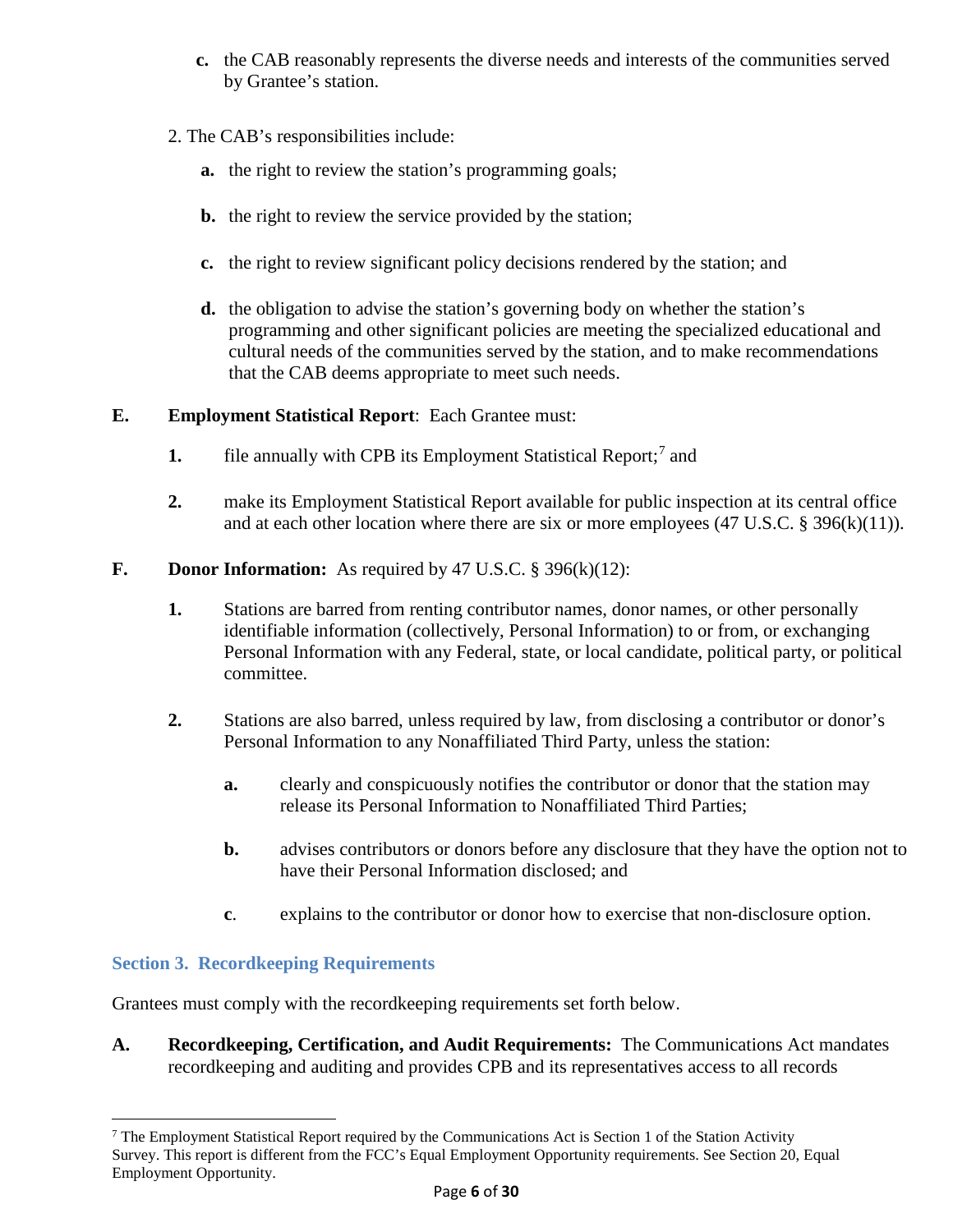concerning a CSG. Grantees must maintain such records as CPB may in its discretion require to facilitate an effective audit.  $(47 \text{ U.S.C. } 396(1)(3)(\text{B}), (\text{C}), \& (\text{D})).$ 

Additional information related to recordkeeping is found in the [Principles of Accounting.](http://www.cpb.org/stations/principles/principlesofaccounting050818.pdf)

- **B. Records and Documentation:** Grantees must retain all CSG records, including documentation sufficient to substantiate their CSG Agreement and Certification of Eligibility, for no less than three years after the end of the Spending Period. However, CSG records must be retained for no less than 10 years, after commencement of any of the events below:
	- **1.** when litigation or an audit begins before the expiration of the three-year period; and
	- 2. when CPB requests otherwise in writing.<sup>[8](#page-6-0)</sup>

Notwithstanding the general three-year requirement, Grantees may need to retain some documentation for longer periods of time if necessary to demonstrate their compliance with the General Provisions. For example, if the calculation of indirect costs and other valuations reported as NFFS were documented in prior years, they should be retained to support compliance in the current Spending Period.

CPB reserves the right to disallow any expenditures Grantee cannot support with appropriate documentation.

- **C. CSG Agreement and Certification of Eligibility:** Grantees must certify annually their compliance with the General Provisions by submitting a CSG Agreement and Certification of Eligibility to CPB. Compliance is subject to audit by CPB's Inspector General and others, and improper certification may result in loss of CSG eligibility, and penalties under the Federal False Claims Act and the CSG Non-compliance Policy.
- **D. Discrete Accounting Requirement:** During the Spending Period, Grantees must be in compliance with the Discrete Accounting Requirement.
- **E. Expenditures and Discrepancies:** Grantee's CSG expenditures must comply with the General Provisions. Failure to comply or provide appropriate documentation may result in CPB requiring Grantee to repay to CPB a portion or all of the CSG funds it received.

In the event of an improper expenditure or any discrepancies or inaccuracies in CSG expenditures, whether reported by Grantee, discovered during the course of an audit or otherwise, CPB may, in its discretion, reduce Grantee's CSG. In the event of a CSG reduction, CPB may decide whether to recover the overpayment immediately or by reducing the current or future CSG awards. If CPB requires Grantee to return all or part of the overpayment, CPB will notify the Grantee in writing of the action it intends to take.

**F. Penalty for Late Filing:** If Grantee files any of the following beyond the required deadline, its next CSG will be subject to a penalty. The penalty is up to 1/365th of the next CSG for each day any of the following reports are late:

l

<span id="page-6-0"></span><sup>8</sup> CPB revised its records retention requirements effective FY 2015 pursuant to correspondence from Ted Krichels, Senior Vice President, System Development and Media Strategy, dated July 10, 2014; and a memo from Mary Mitchelson, CPB Inspector General, dated June 10, 2014.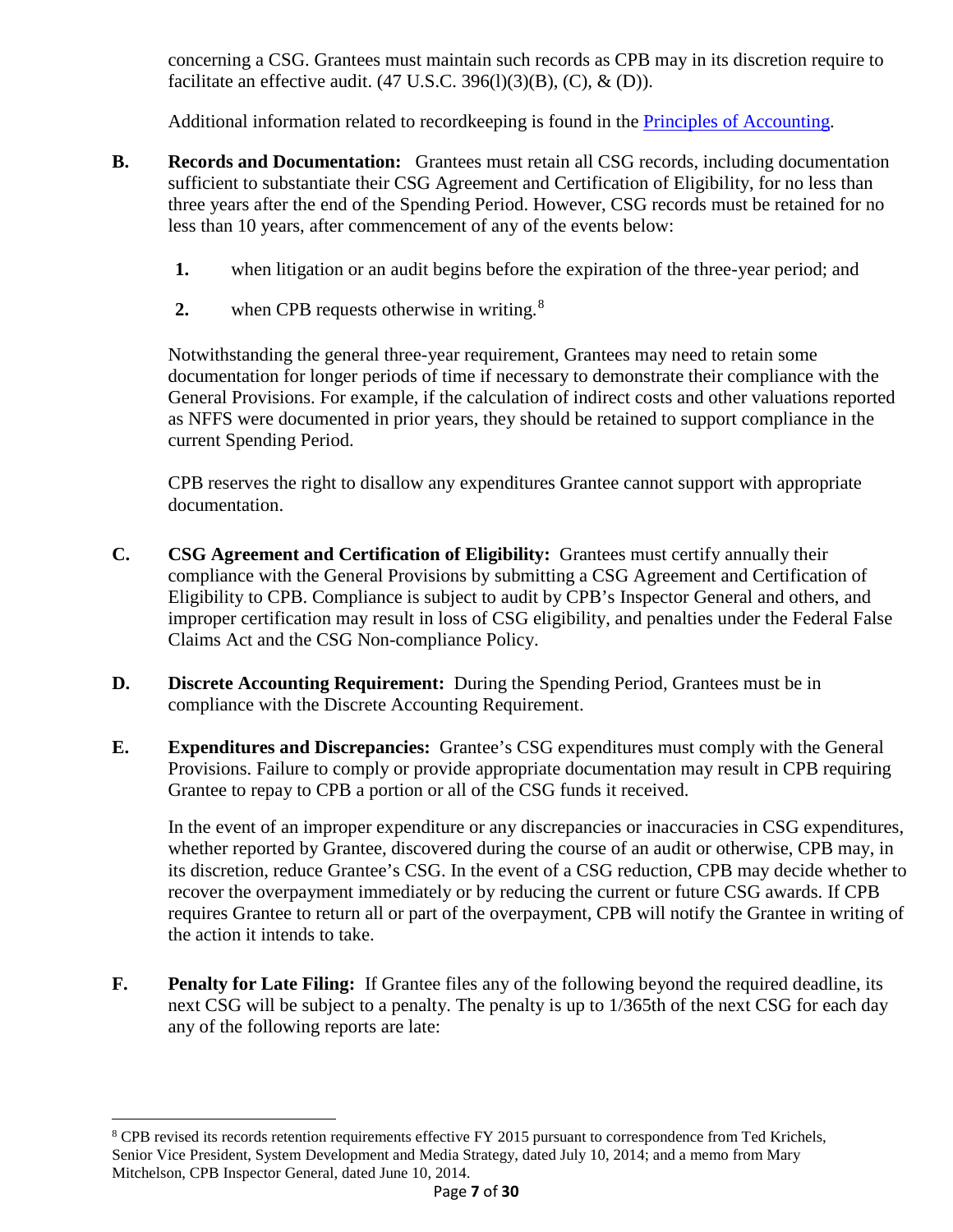- **1.** AFR;
- **2.** Audited Financial Statements;
- **3.** Annual SABS; and
- **4.** Annual SAS.

## <span id="page-7-0"></span>**Section 4. Operational Requirements**

Grantees must comply with the operational requirements below.

- **A. FCC Operating Requirements:** Grantees must comply with FCC requirements for the operation of a full-power, noncommercial educational television station throughout the Spending Period. Failure to comply with FCC requirements and the terms of the station's broadcast license may, at CPB's discretion, result in the loss or return of CSG funding.
- **B. Broadcast Schedule:** The substantial majority of each station's daily total programming hours broadcast on all of its channels, including its primary and multicast channels, must be devoted to CPB-Qualified Programming. The station must broadcast on a schedule of seven days per week, 52 weeks per year, for a total of at least 3,000 hours or 58 hours per week.
- **C. Staffing Requirement:** Grantee's staff must be managed by an executive or equivalent whose primary responsibility is to oversee the day-to-day operations of the station, including the responsibility and authority to:
	- **1.** determine when and what material the station broadcasts; and
	- **2.** administer disbursements pursuant to a budget authorized by the Grantee's governing board.
- **D. Minimum NFFS:** Each Grantee must have a minimum NFFS of \$800,000, determined by averaging Grantee's NFFS from its three most recent fiscal years. CPB, at its sole discretion, may waive the minimum NFFS requirement for up to three fiscal years. Grantee has the option to consolidate or collaborate with another Grantee to meet the minimum within this period, if approved by CPB.
- **E. Channel Sharing Agreement:** Two Grantees in a channel sharing agreement will continue to qualify for a CSG as long as they meet all other eligibility requirements. When one Grantee has the right to use less than half of the capacity of the shared channel, CPB may adjust its CSG.

In a channel sharing agreement between a CSG-eligible station and a commercial station, the CSG-eligible station must have the right to use at least one-half of the total capacity of the shared channel.

In both cases, the channel-sharing agreements may provide flexibility to allow stations to use more or less bandwidth at a given time, depending on the content being aired – a process called dynamic multiplexing – to optimize technical quality of all transmissions over the shared channel.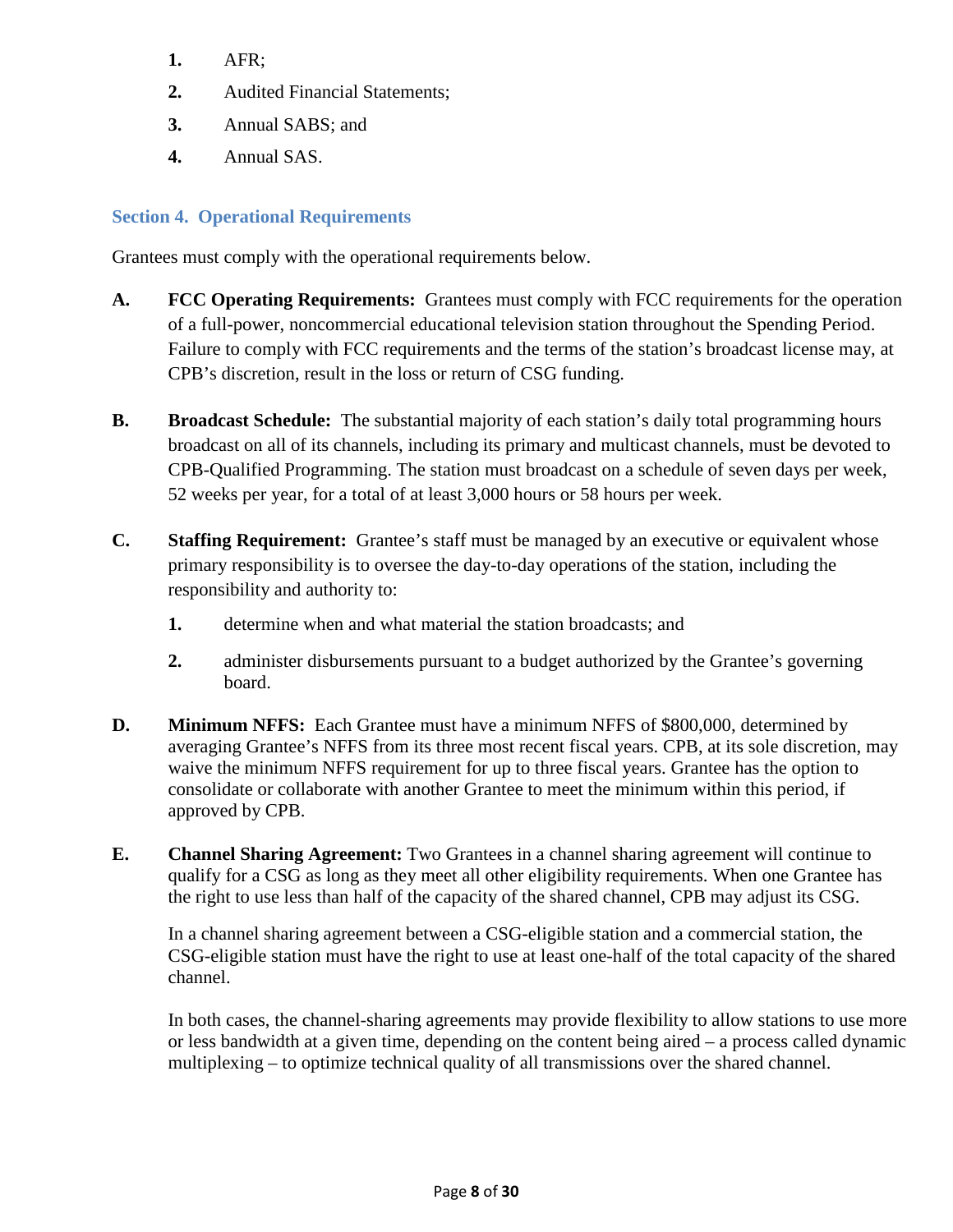# <span id="page-8-0"></span>**Section 5. Diversity Statement**

The Communications Act requires CPB to support diverse non-commercial educational content for unserved and underserved audiences. CPB's goal, therefore, is to support stations in providing a wide variety of educational, informational, and cultural content that addresses the following elements of diversity: gender, age, race, ethnicity, culture, religion, national origin, and economic status. It is appropriate that Grantees engage in practices designed to reflect such diversity of the populations they serve. In support of these objectives, Grantees must comply with the following.

- **A. Annual Review:** Annually review and make any necessary revisions to the station's established diversity goal for its workforce, management, and boards, including community advisory boards and governing boards having governance responsibilities specific to or limited to broadcast stations.
- **B. Diversity Statement:** Undertake the following to achieve Grantee's diversity goal:
	- **1.** Annually review with the station's governing board or Licensee Official:
		- **a.** the diversity goal and any revisions thereto; and
		- **b.** practices designed to fulfill the station's commitment to diversity and to meet the applicable FCC guidelines (47 C.F.R. § 73.2080).
	- **2.** Maintain on its website or make available at its central office, a diversity statement (approximately 500 words) that reflects on the following points, reviewing and updating the same annually with station management:
		- **a.** the elements of diversity that Grantee finds important to its public media work;
		- **b.** the extent to which Grantee's staff and governance reflect such diversity;
		- **c.** the progress Grantee has made to increase its diversity in the last two to three years; and
		- **d.** Grantee's diversity plans for the coming year.
- **C. Annual Initiative:** Undertake one of the following initiatives on an annual basis:
	- **1.** include individuals representing the diverse groups served by Grantee for internships or work-study programs, which must be designed to provide meaningful professional-level experience and further public broadcasting's commitment to education;
	- **2.** include qualified diverse candidates in any slate of individuals considered for positions on elected governing boards that Grantee controls;
	- **3.** provide diversity training for members of Licensee's governing body or board of directors;
	- **4.** participate in minority or other diversity job fairs; or
	- **5.** provide diversity training for management and appropriate staff.
- **D. Recruiting:** Grantees are strongly encouraged to interview at least one qualified diversity candidate for each senior leadership position hire. The term "senior leadership position" includes: Chief Executive Officer, Chief Operating Officer, Chief Financial Officer, Chief Content Officer, General Manager, and other equivalent positions.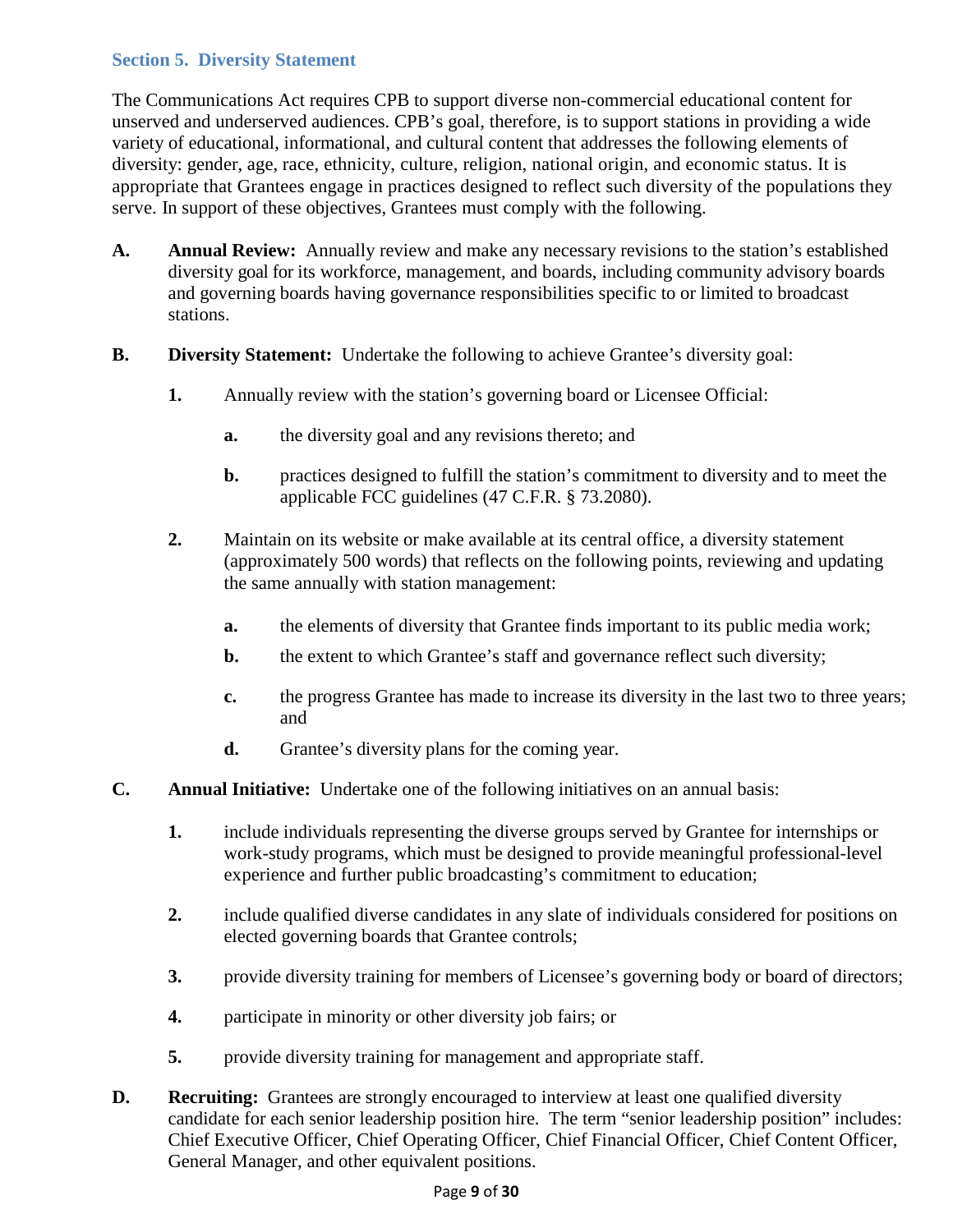#### <span id="page-9-0"></span>**Section 6. Transparency**

**A. Public Inspection of Documents and Website Posting:** To ensure transparency and public confidence in the use of CPB funds, the Communications Act requires Grantees to make certain documents available for public inspection. As set forth below, CPB also requires public access to other documents, and specifies how all documents must be made available for inspection, either by maintaining them at Grantee's office or by posting them on its station website.

Website posting is not mandatory for all documents, but Grantees are encouraged to post all required information, including meeting notices, for convenience of public access. For purposes of these General Provisions, "station website" includes the website of Grantee's station, if it has one, and if not then its Licensee's website or an affiliated station's website. If Grantee has none of the foregoing, it may, with CPB's approval, use a website shared by other public broadcasting stations.

- **B. Documents for Public Inspection: Website Posting Required:** At a minimum, each Grantee must post the following for public inspection on its station website.
	- **1.** Station Senior/Executive Management: The names, titles and contact information;
	- **2.** Governing Body: A list of the members of its governing body;
	- **3.** CAB Members: A list of its CAB members; and
	- **4.** The most recent financial records (audited or unaudited financial statements and the AFR or FSR) as required by Section 2(C), Communications Act Requirements.
- **C. Documents for Public Inspection: At Central Office or on Station Website:** At a minimum, each Grantee must maintain the following documents for public inspection at its central office, or post the same on its station website:
	- **1.** Diversity Statement (Section 5(B)(2); and
	- **2.** LCSR.

#### <span id="page-9-1"></span>**Section 7. Spectrum Incentive Auction Transparency**

Public media Licensees have an ethical obligation to their communities to conduct their activities in a transparent and accountable manner, consistent with legal and confidentiality obligations. Because public media Licensees hold their broadcast spectrum in trust for the public, Grantees whose participation in the Spectrum Auction would significantly reduce or terminate service to their communities should be as transparent as possible and solicit public comment as appropriate.

#### <span id="page-9-2"></span>**Section 8: Training Requirements**

**A. Annual Harassment Prevention Training**: To ensure that CPB-supported public media stations train their personnel to recognize, avoid and report workplace discrimination, including harassment, CPB requires annual harassment prevention training for all officers, employees, and interns of each station as a condition of Grantee's CSG eligibility. Grantees may satisfy this requirement through either of the following training options: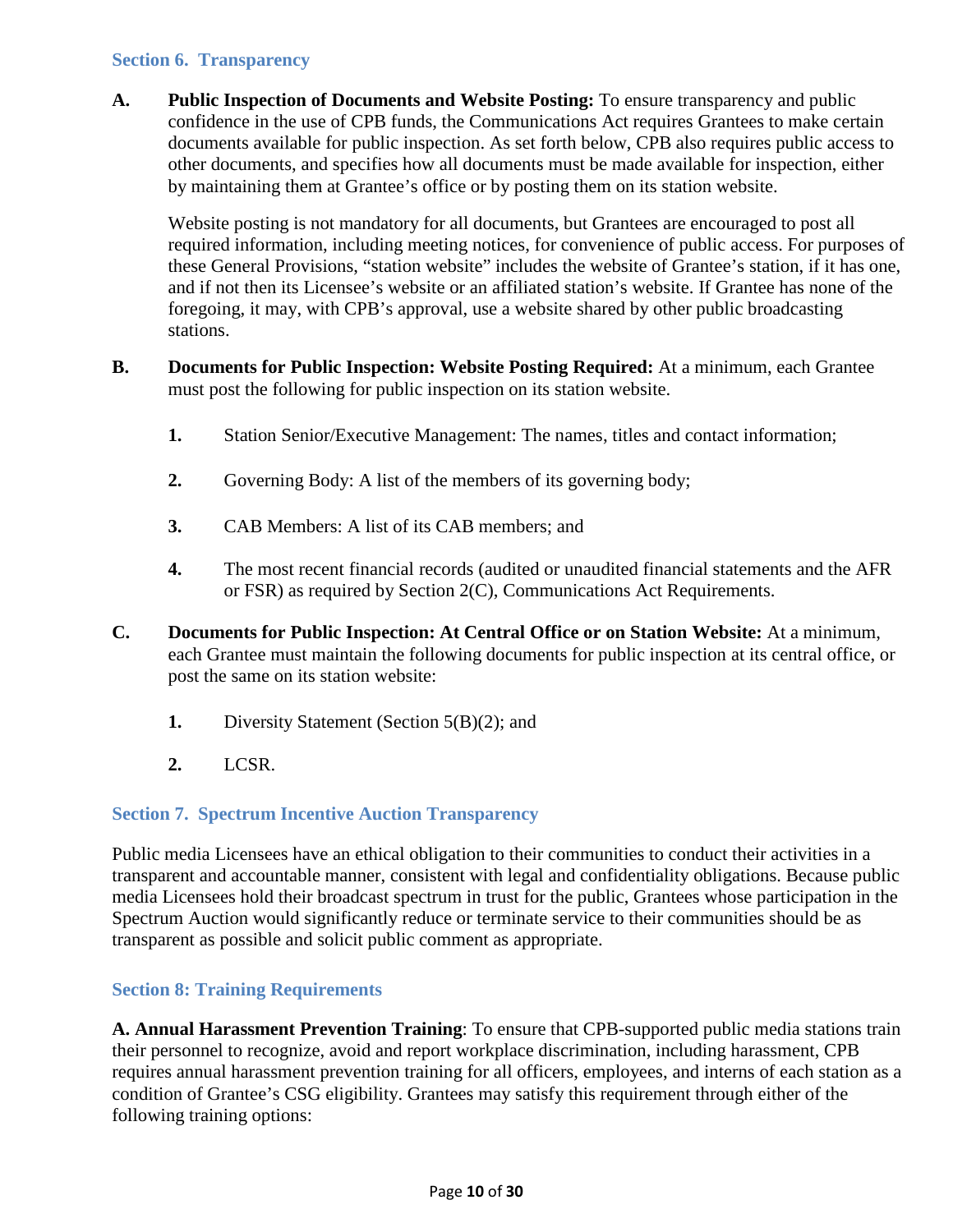1. An interactive online harassment prevention training service, available free of charge through CPB, that instructs your personnel, individually on the following topics:

- What constitutes acceptable and unacceptable workplace behavior;
- How to recognize harassment when it occurs; and
- How to report and respond to violations.

2. A comparable harassment prevention training program of Grantee's choice. The program will be considered "comparable" if it instructs Grantee's personnel individually, either in person or online, on the three topics above.

**B. Annual CPB-sponsored Training**: Grantees must annually complete at least one CPB-sponsored training session, including live webinars and in-person training presented by CPB.

#### <span id="page-10-0"></span>**Section 9. Donor Privacy**

Grantees must comply with all applicable federal and state laws and regulations regarding donor privacy and data security.

#### <span id="page-10-1"></span>**Section 10. Use of CSG Funds**

**A. Overview:** Pursuant to the Communications Act, CSG funds distributed ". . . may be used at the discretion of the recipient for purposes related primarily to the production or acquisition of programming" (47 U.S.C. § 396(k)(7)).

CSG funds must be used to support Grantee's ability to expand the quality and scope of services it provides to the communities it serves. CSG expenditures must fall into one of the following seven categories, which include salaries and benefits for personnel engaged in those activities.

#### **1. Programming, Production, and Services**

Programming, Production, and Services include Programming and Production, Educational Programs, and Educational Outreach Activities as set forth below.

- **a. Programming and Production:** The acquisition of programming, program operations, program development, program planning, production operations, editing, and the following:
	- i. fees or dues to acquire broadcast rights for programs or series, or rights to use or adapt published materials;
	- ii. program or web content planning and research (script writing, printing, and consulting) in support of programming or production;
	- iii. directors, producers, cast, stagehands, engineers, technicians, and other personnel involved in programming or production;
	- iv. rental of facilities to support programming and production;
	- v. rental of production equipment;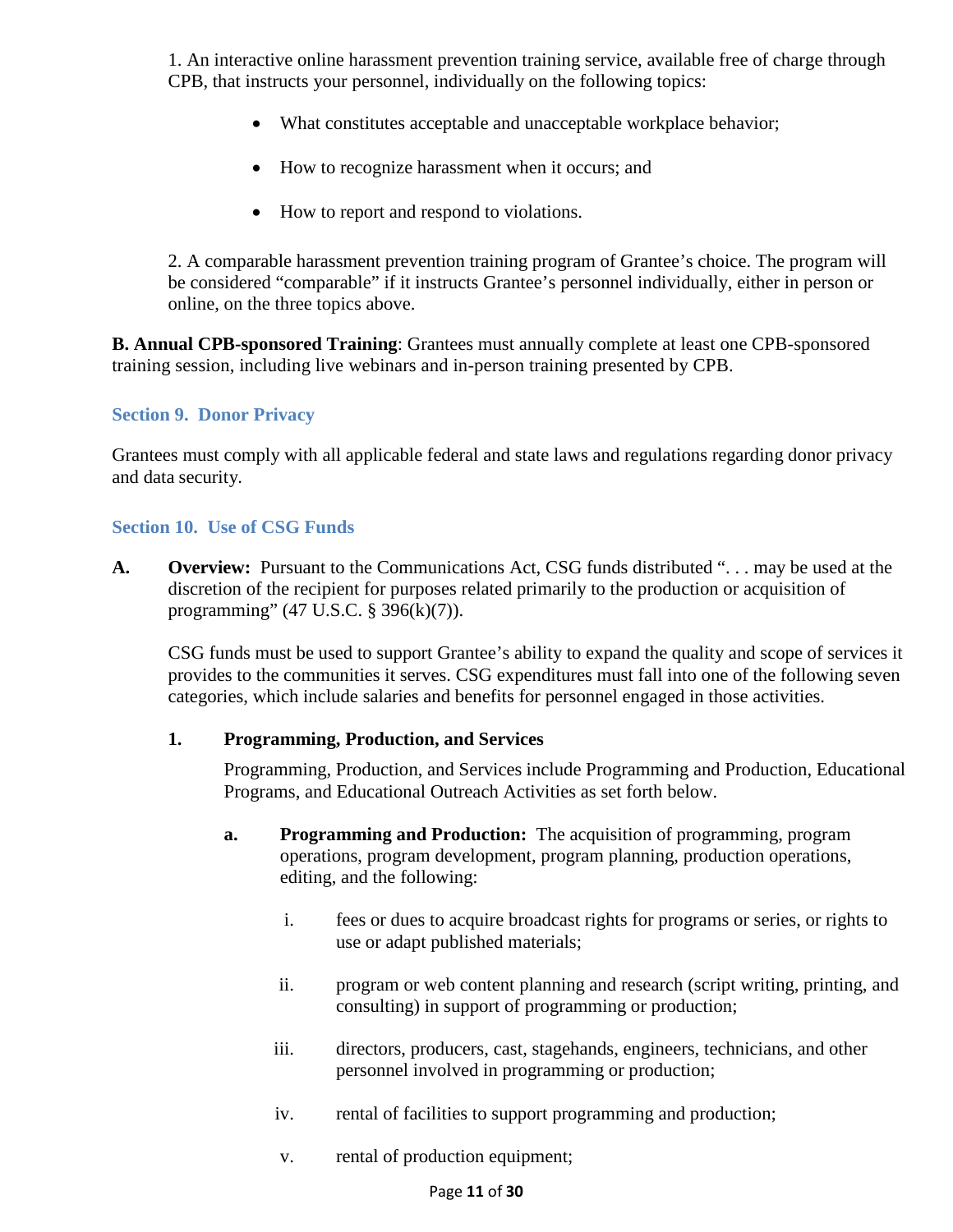- vi. space, supplies, and other station resources used in programming or production;
- vii. repair and maintenance of programming and production equipment; and
- viii. depreciation and amortization of station equipment and leasehold improvements used for programming and production purposes.
- **b. Educational Programs:** The creation, production, or purchase of programs with educational intent or instructional design as defined below. Grantees must clearly identify the percentage of CSG funds used for the same.
	- i. "Educational intent" is defined as content designed to address specific educational interests of a target audience.
	- ii. "Instructional design" is defined as content having an educational intent and substantially involving educators in program development. This content includes ancillary materials to support or supplement the same. It also includes the costs of obtaining rights at the time of production for institutional off-air recording, audio visual, re-versioning, and other similar costs.
- **c. Educational Outreach Activities:** Community outreach and engagement activities related to local or national programs and the following:
	- i. local or national services that enable viewers and listeners to follow up on programs through computer, video, and audio conferencing;
	- ii. town meetings;
	- iii. local call-in shows;
	- iv. public service announcements;
	- v. telephone hot lines; and
	- vi. the dissemination of related information and materials related to the items set forth above.
- **2. Broadcasting, Transmission, and Distribution:** Broadcasting, transmission, distribution, and the following:
	- **a.** scheduling programs for airing;
	- **b.** repair and maintenance of broadcasting equipment;
	- **c.** depreciation of antennae, transmission, and other broadcasting equipment;
	- **d.** distribution and interconnection fees;
	- **e.** engineering; and
	- **f.** web hosting and streaming fees.
- **3. Program Information and Promotion:** Informing the viewing or listening public of available program services and the following:

#### Page **12** of **30**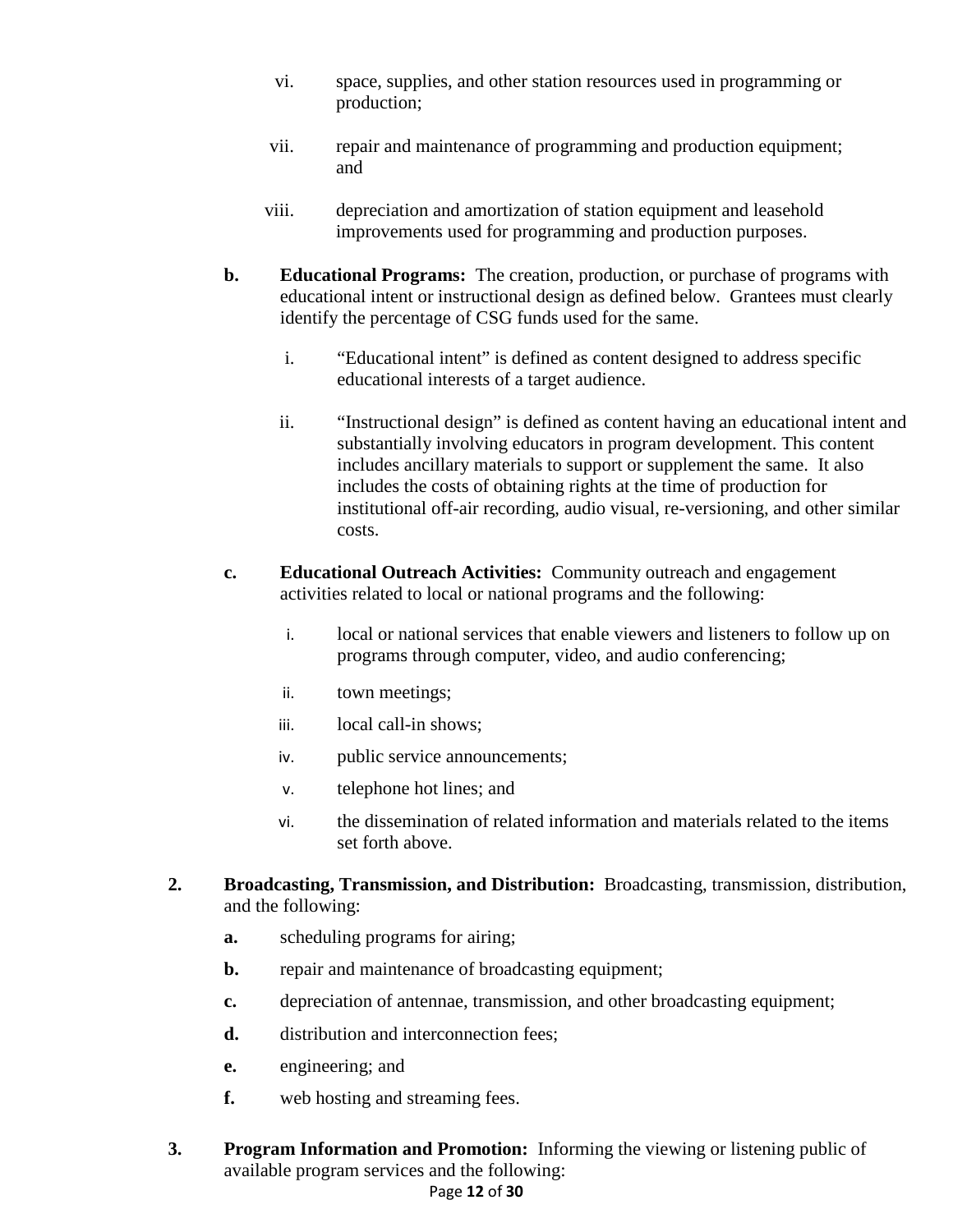- **a.** producing or acquiring "spots" designed for the promotion of specific programs;
- **b.** advertising in newspapers or other media;
- **c.** preparing, reproducing, and distributing program guides;
- **d.** travel and related expenses of promotion;
- **e.** dues or fees related to this function; and
- **f.** supporting services.
- **4. Fundraising and Membership Development:** Activities to persuade others to contribute money, securities, time, materials, or facilities to the station, such as:
	- **a.** solicitation of underwriting funds and grants;
	- **b.** membership development;
	- **c.** acquiring and distributing fundraising material;
	- **d.** designing, printing, and distributing leaflets or posters for fundraising;
	- **e.** meetings for improving fundraising techniques;
	- **f.** services of fundraising consultants and talent;
	- **g.** developing and maintaining contributor records;
	- **h.** committee meetings dealing with fundraising policies and issues, including the preparation of minutes and reports of such meetings;
	- **i.** program and production costs of broadcast appeals for funds;
	- **j.** mailing costs related to fundraising; and
	- **k.** direct costs of special fundraising activities and auctions.
- **5**. **Underwriting and Grant Solicitation:** Soliciting program underwriting funds and general support grants from foundations, corporations, and governments.
- **6. Management and General:** Supervising and controlling overall day-to-day operations, accounting, and office service activities, as well as:
	- **a.** human resource administration, including recruiting, retention, and benefit programs;
	- **b.** accounting, auditing, and budgeting;
	- **c.** information technology systems and support services, where not specifically devoted to other functions;
	- **d.** legal services of a general (non-program) nature;
	- **e.** all occupancy costs not specifically identifiable with other functions;
	- **f.** office functions that provide general support throughout the organization (*e.g.*, corporate receptionists and telephone attendants, central mail services, and maintenance of corporate archives);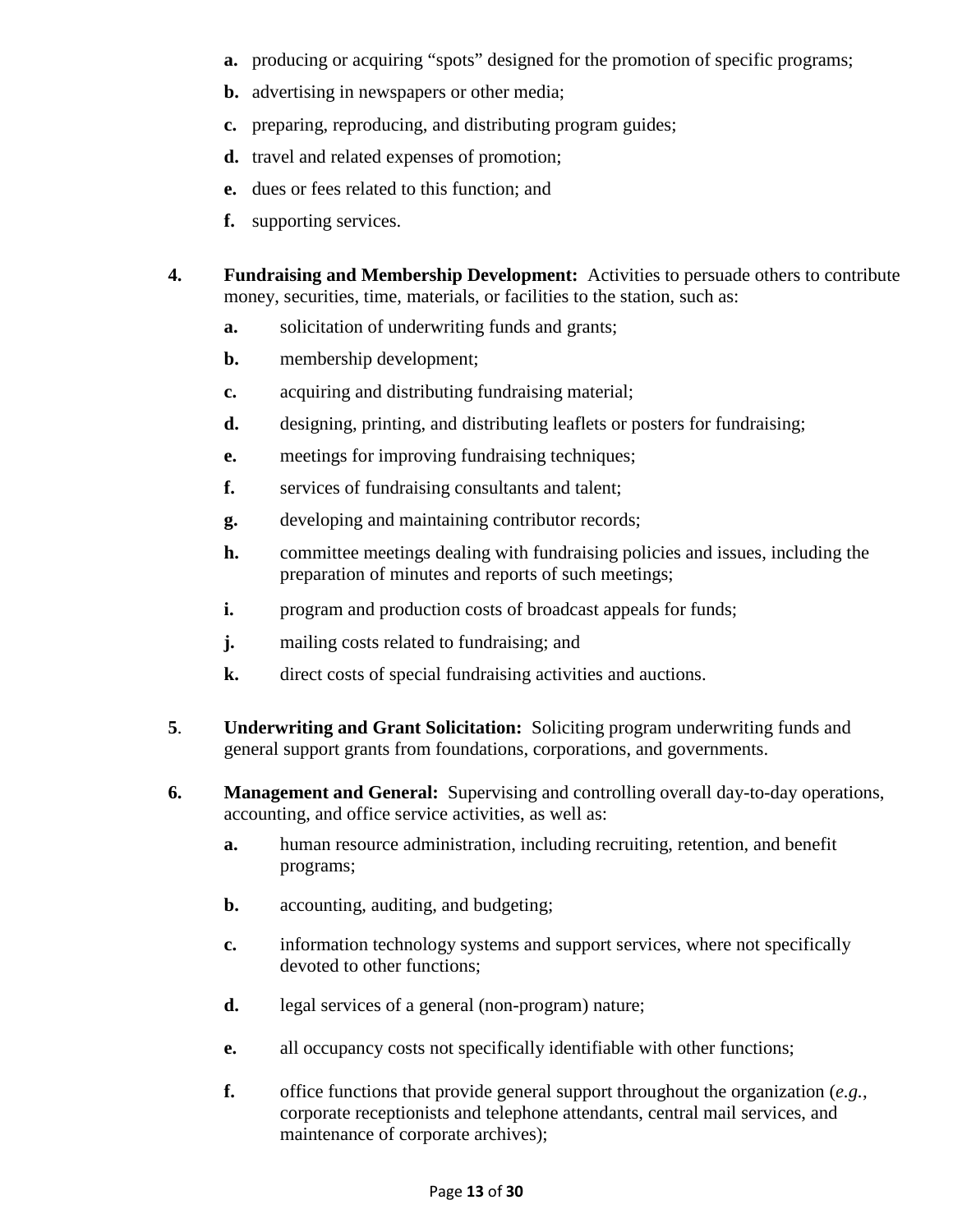- **g.** maintenance of operations manuals, directors' committee lists, and expenses related to governing board, CAB, or administrative committee meetings;
- **h.** depreciation of buildings, furnishings, and equipment used in management and general functions; and
- **i.** dues for public broadcasting station membership organizations.

This category also includes indirect costs:

- **a.** not directly identified with another function, that are indispensable to the conduct of those functions and to an organization's existence; and
- **b.** associated with the overall direction of the entity's general board activities, business management, general recordkeeping, budgeting, and related purposes.
- **7. Purchase, Rehabilitation, or Improvement of Capital Assets:** Purchase, rehabilitation, or improvement of capital assets, as well as:
	- **a.** expenditures to purchase, rehabilitate, or improve tangible capital assets, such as studio and station equipment, vehicles, buildings, and other structures; and
	- **b.** other capital assets funded with the CSG.

# <span id="page-13-0"></span>**Section 11. CSG Spending Restrictions**

Grantee's use of CSG funds is restricted as follows:

- **A. Entertainment:** Grantee shall not use any CSG funds for any reception or entertainment for any officer or employee of the federal government, or any state or local government (47 U.S.C. § 396  $(k)(2)(A)).$
- **B. Influencing Legislation:** Grantee shall not use any CSG funds to pay the salary or expenses of Grantee's staff, or its agents, related to any activity designed to support, defeat, or influence legislation or appropriations before Congress, or any state legislature (26 U.S.C. § 501(c)(3)).

Grantee shall not use any CSG funds for activities designed to support, defeat, or influence legislation or appropriations pending before the Congress, or any state legislature. This also refers to activities including, but not limited to:

- **1.** publicity or propaganda; and
- **2.** the creation, distribution, or use of any kit, pamphlet, booklet, social media communications, publication, and radio, television, or video presentation.

However, if these activities support a presentation Grantee makes to or at the request of the Congress, any state legislature, or in support of recognized executive-legislative relationships, they may be exempt  $(26 \text{ U.S.C.} \S 501(c)(3))$ .

- **C. CPB-Qualified Programming:** Grantee shall not use any CSG funds to cover the cost of producing, acquiring, or distributing programs, unless they are for CPB-Qualified Programming.
- **D. Restricting CSG Funds:** The Grantee may not impound or otherwise withhold or inappropriately restrict the station's use of CSG funds. CSG funds may not be used to supplant funds or reduce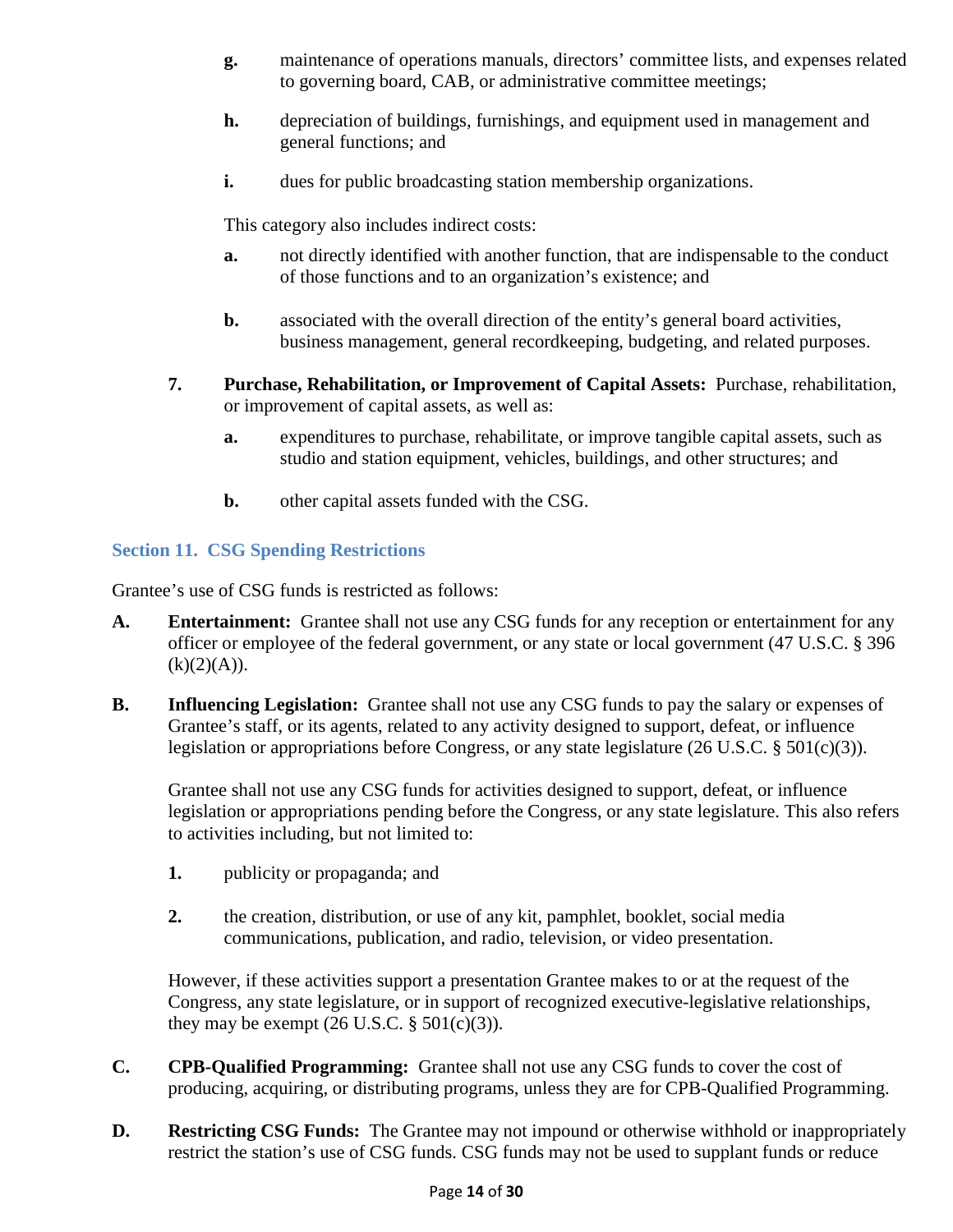budgets for other support already being provided to the station(s) by the Grantee.

- **E. Overhead Expenses:** Grantee shall not use CSG funds to offset a Licensee's overhead or for any other expenses not directly related to the operation of the station, unless such overhead and expenses are enumerated in Section 4, Operational Requirements.
- **F. Sale of Assets:** Grantee shall use CSG funds and the proceeds from the sale of assets acquired with CSG funds solely for the benefit of the public broadcast television station.
- **G. Staffing Costs:** FT employees whose salaries are paid using CSG funds must exercise full-time responsibilities over the public broadcast television station's operations. Grantee shall not require said personnel to perform duties unrelated to the public broadcast television station's operation. For FT employees whose salaries are partially paid using CSG funds, Grantee shall ensure that the portion of their salary paid with CSG funds shall not exceed the percentage of said employees' time spent on the public broadcast television station's operations.
- **H. Standard Pricing:** Grantee shall not use CSG funds for personnel services, programming (production and acquisition) expenses, or the cost of technical facilities in excess of the standard amounts Grantee usually pays for the same under similar circumstances.

#### <span id="page-14-0"></span>**Section 12. Payment Schedule and Reporting Requirements**

- **A. Payment Schedule:** CSGs will be disbursed to Grantee in two installments. However, each CSG payment is contingent upon Grantee submitting all of the required forms, reports, and/or other documents required by CPB.
- **B. CSG Offer Expiration:** Grantee must execute its CSG Agreement and Certification of Eligibility by June 30, 2019, or risk forfeiting its CSG as determined by CPB. If Grantee prefers to receive the CSG payment at a different date, Grantee must notify CPB in writing at [csg@cpb.org.](mailto:csg@cpb.org)
- **C. Reporting Requirements:** To avoid penalties and delayed disbursement of CSG payments, Grantees must submit all required documents and reports to CPB on time. The financial forms (AFR and audited financial statement) are due within five months after the close of Grantee's fiscal year. As a condition of receiving the CSG, each Grantee must also complete and submit the annual LCSR, SABS, and SAS by February 15. If Grantee submits its financial forms, SABS, or SAS after the filing deadlines, as determined by CPB, Grantee will be subject to a financial penalty set forth in Section 3 (F), Recordkeeping Requirements.

#### <span id="page-14-1"></span>**Section 13. Expenditure of CSG Funds**

CSG funds must be expended during the Spending Period in accordance with the purposes and restrictions set forth in these General Provisions and Financial Reporting Guidelines, incorporated herein by reference. Any funds not expended during the Spending Period must be returned to CPB no later than November 3, 2020. Expenditures inconsistent with these shall be considered unauthorized expenditures and must be returned to CPB pursuant to Section 16, Return of Funds. Once the Spending Period expires, Grantee may not reallocate disallowed expenditures.

#### <span id="page-14-2"></span>**Section 14. Extent of CPB Commitment**

CPB makes no commitment or representation, expressed or implied, to provide Grantee funds in excess of the CSG that Grantee qualifies for and CPB determines is appropriate.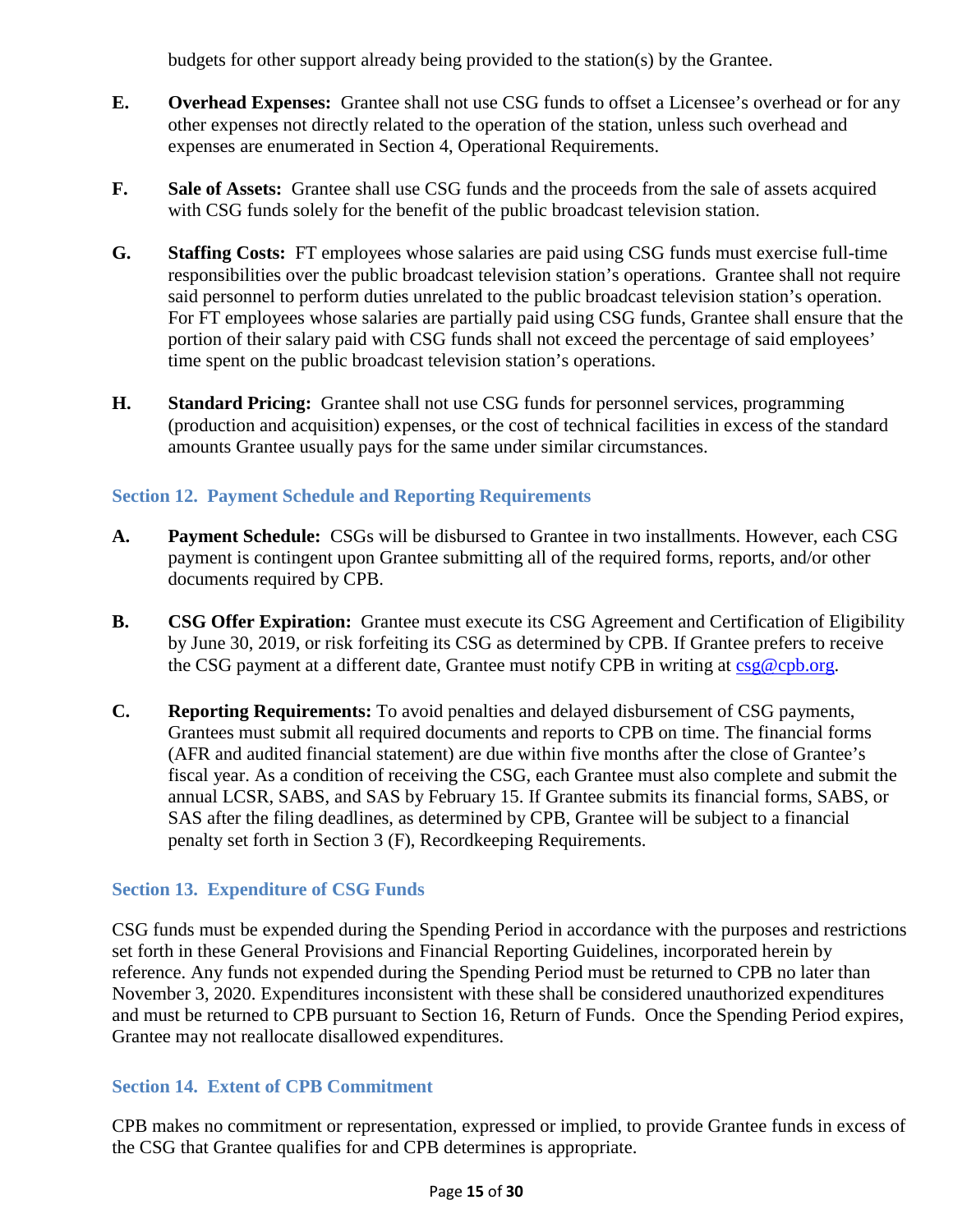#### <span id="page-15-0"></span>**Section 15. Termination**

CPB reserves the right to terminate a Grantee's CSG if it fails to comply with the General Provisions or provides inaccurate information to CPB in any certification required by the General Provisions or any CSG-related document. Upon termination, CPB may, in its sole discretion, require the Grantee to return CSG funds pursuant to Section 16, Return of Funds.

## <span id="page-15-1"></span>**Section 16. Return of Funds**

- **A. Unused Funds:** All FY 2019 CSG funds that are not expended by September 30, 2020, must be returned to CPB on or before November 3, 2020.
- **B. Unauthorized Expenditures:** All unauthorized CSG expenditures shall be repaid by Grantee to CPB immediately upon CPB's request.
- **C. Loss of CSG Eligibility:** When a CSG recipient is no longer eligible to receive a CSG, CPB, in its sole discretion, may require any CSG recipient to return CSG funds, as set forth below.
	- **1.** In any of the situations described in paragraphs (2), (4), or (5) below, CPB may require a recipient of a CSG to return the greater of:
		- **a.** all unexpended CSG funds from grant periods that have not yet expired; or
		- **b.** the amount equal to the *pro rata* monthly share of the total CSG for all grant periods that have not yet expired, multiplied by the number of full months remaining in the grant period(s).
	- **2.** In addition to the amount that CPB may require a CSG recipient to return under paragraph (1) above:
		- **a.** If any recipient of a CSG effectuates a transfer of control, assignment, or lease of its broadcast license to a non-CSG-qualified organization, whether or not effectuated in accordance with Section 18, Assignment, CPB may require the recipient to return an amount not to exceed the greater of: (a) twenty percent of the sale price in the event of a sale, (b) twenty percent of the amount to be paid under the lease over the course of its term in the event of a lease, or (c) twenty percent of all CSG funds that have been provided, as calculated on a *pro rata* monthly basis, during the 24-month period preceding the effective date of the Grantee's agreement for transfer of control, assignment, or lease; or
		- **b.** If any recipient of a CSG ceases to operate a qualified public television service due to the relinquishment or loss of its broadcast license, CPB may require the recipient to return an amount not to exceed fifteen percent of all CSG funds that have been provided, as calculated on a *pro rata* monthly basis, during the 24-month period preceding the date on which the relinquishment or revocation becomes final (*i.e.*, no longer subject to administrative or judicial review), provided, however, that if the relinquishment of a broadcast license is related to a merger or consolidation with another CSG-qualified organization, then CPB's ability to require the return of funds shall be governed by paragraph (c) below rather than this paragraph; or
		- **c.** If CPB determines that any recipient of a CSG, for any reason other than those set forth in paragraphs (1) and (2) above, is no longer qualified to receive CSG funds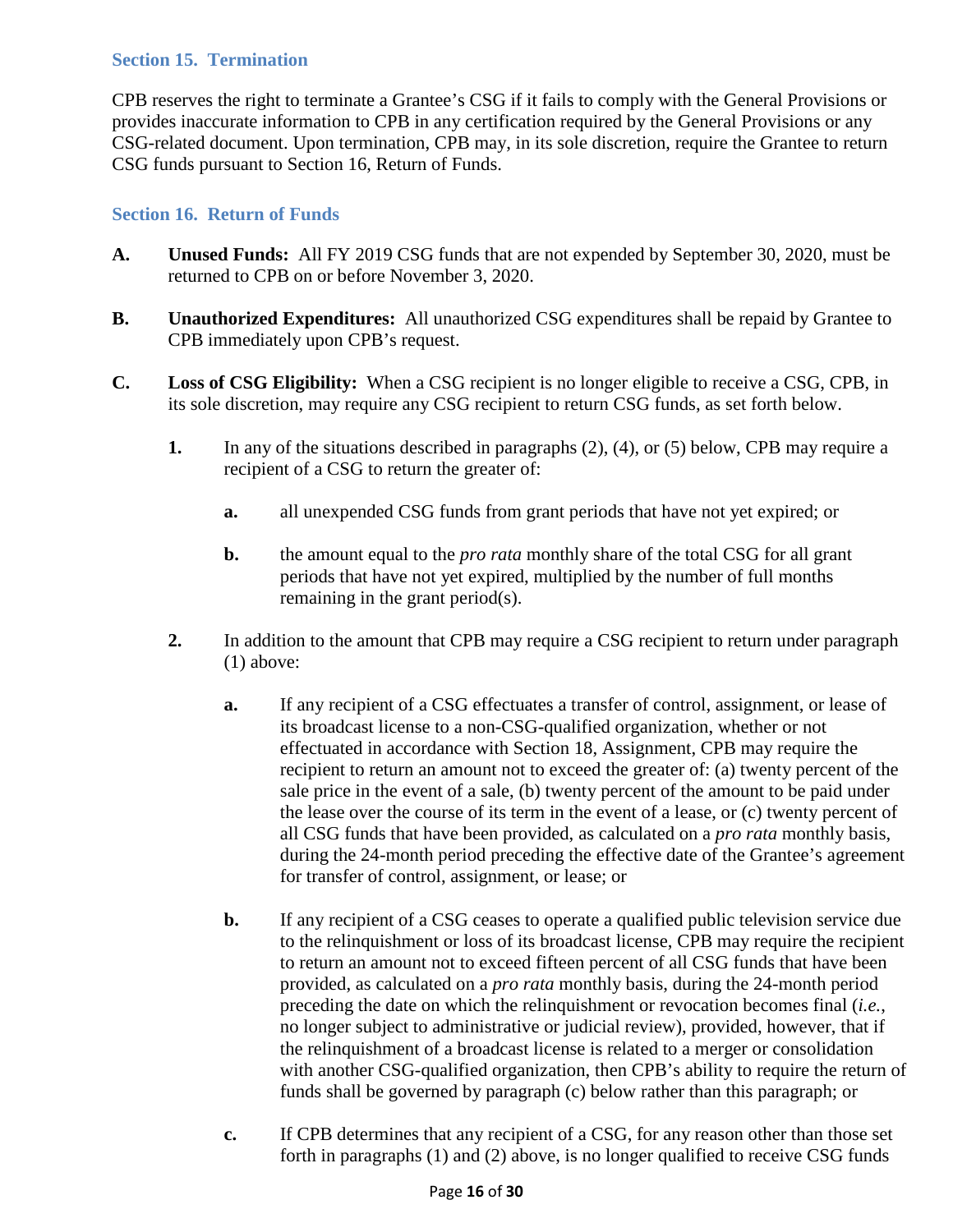(including but not limited to as a result of a failure to comply with any requirement of these General Provisions or the imposition by the FCC of limits upon its operations), CPB may require the recipient to return an amount not to exceed fifteen percent of all CSG funds that have been provided, as calculated on a *pro rata* monthly basis, during the 24-month period preceding the date on which CPB determines that the recipient was no longer qualified.

- **3.** If a Grantee:
	- **a**. effectuates a transfer of control, assignment, or lease of its broadcast license to a non-CSG-qualified organization that, as a result of the transfer of control, assignment, or lease desires to become a CSG-qualified organization and is otherwise qualified, or
	- **b**. relinquishes its broadcast license pursuant to a merger or consolidation with another CSG-qualified organization, or
	- **c**. complies with the requirements of Section 18 Assignment, CPB may, in its sole discretion, permit the recipient to assign any of the funds that CPB might otherwise require the recipient to return pursuant to paragraph (1) above to the organization with which the recipient's operations were or are to be merged or consolidated, provided that the recipient demonstrates to CPB's satisfaction that such funds will be used in accordance with these General Provisions.
- **4.** If any recipient of a CSG effectuates a transfer of control, assignment, or lease of its broadcast license to another CSG-qualified organization and complies with the requirements of this Section, CPB may, in its sole discretion, permit the recipient to assign any of the funds that CPB might otherwise require the recipient to return pursuant to paragraph (1) above to the CSG-qualified transferee or lessee, provided that the recipient demonstrates to CPB's satisfaction that such funds will be used in accordance with these General Provisions.
- **5.** A Grantee that relinquishes its license in the Spectrum Auction and ceases broadcast operations entirely will be required to return all CSG funds to CPB from any open grant period, except if two Grantees merge or Licensee holds multiple stations and at least one of its stations is eligible to receive a CSG.
- **D. Procedures for Return of Funds:** In all cases in which funds must be returned, checks shall be made payable to the Corporation for Public Broadcasting. If Grantee fails to return funds due to CPB, CPB reserves the right to offset said amount due against Grantee's future CSG payment(s).

#### <span id="page-16-0"></span>**Section 17. Consolidation**

The management and operational control of all noncommercial television stations licensed to the same entity are consolidated when calculating CSG amounts. The following types of television stations may not be consolidated:

- **1.** closed-circuit stations;
- **2.** stations managed and operated by and for students;
- **3.** stations that primarily provide training programming to Grantee employees, clients, and/or representatives; and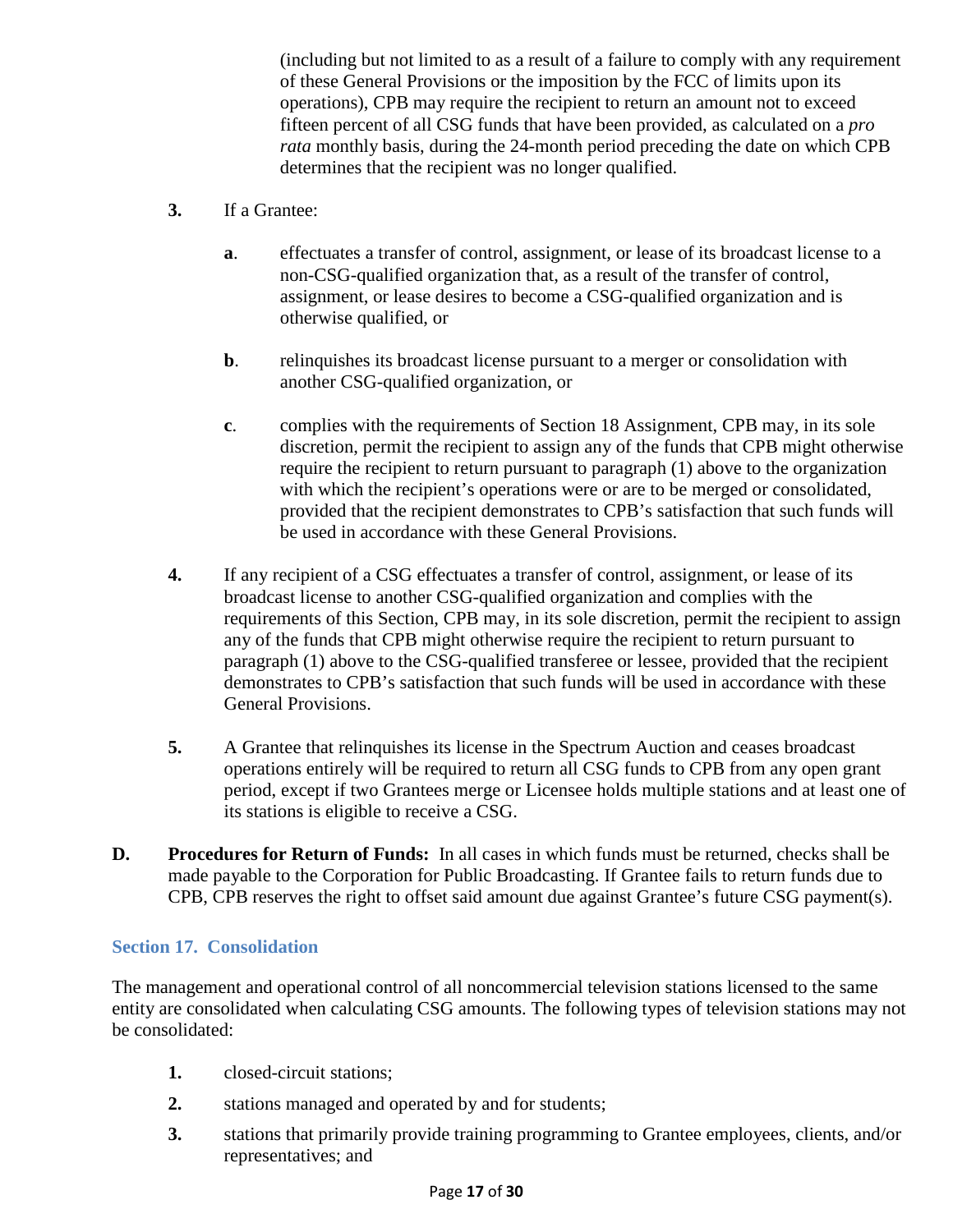**4.** stations licensed to political organizations.

#### <span id="page-17-0"></span>**Section 18. Assignment**

Grantee may not assign any of its rights or obligations hereunder in whole or in part (even if a third party becomes responsible for providing programming for all or part of a station's broadcast schedule or some other aspect of Licensee's broadcast operations) without CPB's prior written consent. Any entity to which the rights and obligations under a CSG are assigned must comply with the General Provisions and certify the same.

#### <span id="page-17-1"></span>**Section 19. Nondiscrimination**

Grantees must comply with the nondiscrimination provisions set forth below.

- **A. Discrimination:** Grantee shall not discriminate against any employee or applicant for employment because of race, color, religion, age, sex, national origin, or physical or mental handicap. Grantee will take affirmative action to ensure that applicants are considered for employment without regard to their race, color, religion, age, sex, national origin, or physical or mental handicap.
- **B. Laws and Regulations:** Grantee shall comply with all laws and regulations prohibiting discrimination on the basis of race, color, religion, age, sex, national origin, or physical or mental handicap that may be applicable to the Grantee, including but not limited to the following:
	- **1.** Title III of the Public Telecommunications Financing Act of 1978 (47 U.S.C. § 398);
	- **2.** Title VII of the Civil Rights Act of 1964 (42 U.S.C. § 2002e);
	- **3.** Equal Pay Act of 1963 (29 U.S.C. § 206);
	- **4.** Age Discrimination in Employment Act of 1967 (29 U.S.C. § 621-634);
	- **5.** Title VI of the Civil Rights Act of 1964 (42 U.S.C. § 2002d);
	- **6.** Title IX of the Education Amendment of 1972 (20 U.S.C. § 1681);
	- **7.** Title V of the Rehabilitation Act of 1973 (29 U.S.C. § 790-794); and
	- **8.** FCC's regulations concerning equal employment opportunity (47 C.F.R. § 73.2080).
- **C. Subcontracts:** Grantee must include the provisions of this Section in all subcontracts and delegations it enters into in connection with the CSG.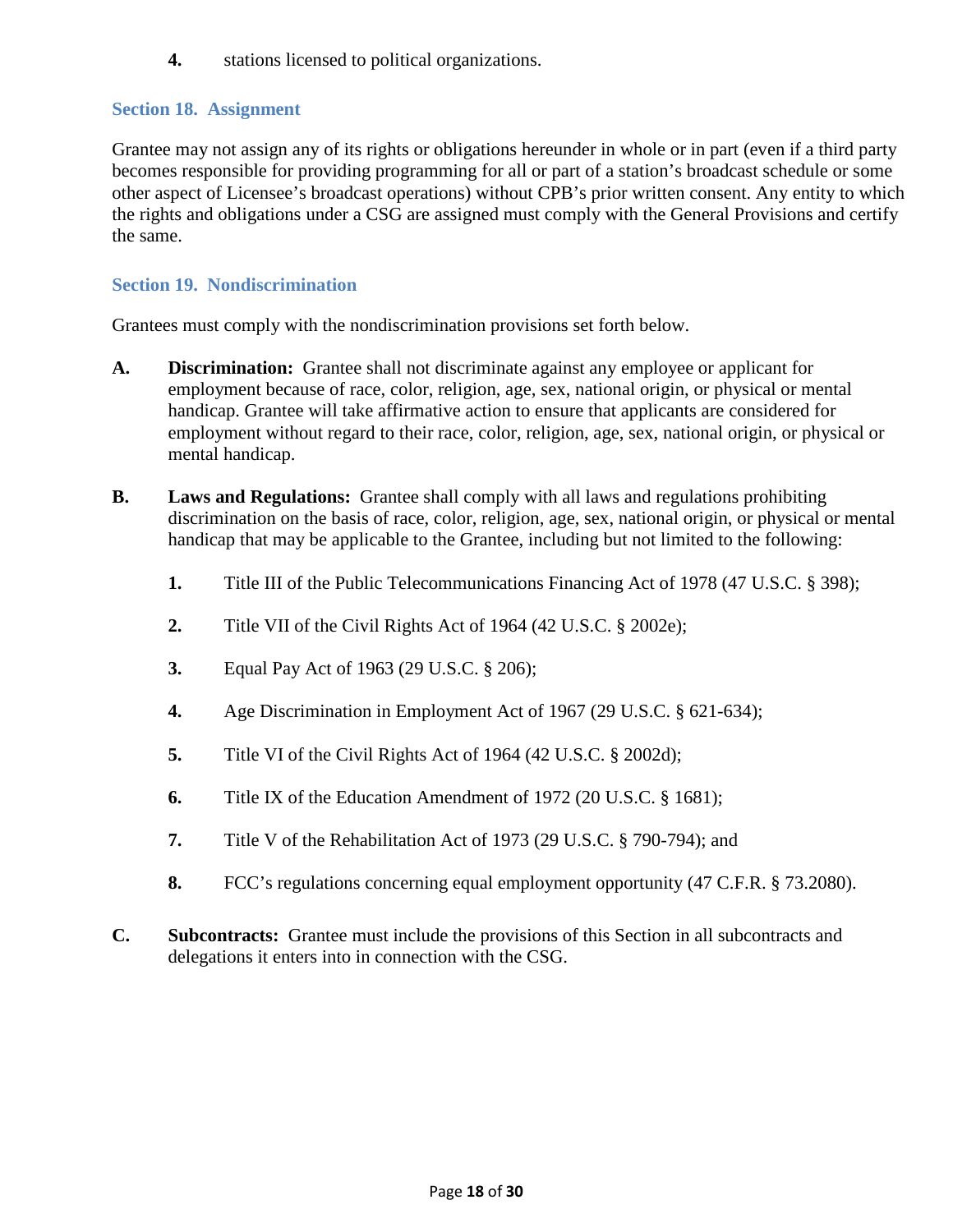## <span id="page-18-0"></span>**Section 20. Equal Employment Opportunity**

Grantee must certify in its CSG Agreement and Certification of Eligibility to CPB that it complies with the FCC Rules concerning equal employment opportunity (47 C.F.R. § 73.2080) and the requirements in the Communications Act concerning equal employment opportunity (47 C.F.R. § 3[9](#page-18-3)6 (k)(11)(A)).<sup>9</sup>

## <span id="page-18-1"></span>**Section 21. Other Nondiscrimination Requirements**

- **A. Discrimination Claims:** Grantee acknowledges that CPB is a private, nonprofit corporation and does not have the legal authority to investigate and adjudicate complaints alleging discriminatory practices by Grantee. CPB will, therefore, refer all such complaints it receives to a government agency with jurisdiction to conduct any proceedings that may be appropriate. Further, CPB will cooperate fully with every such agency with jurisdiction to inquire into alleged discriminatory practices by a Grantee.
- **B. Applicable Laws and Regulations:** Grantee acknowledges that the laws and regulations prohibiting discrimination against persons on the basis of race, color, religion, national origin, age, sex, or physical or mental handicap may be federal, state, or local and may vary from jurisdiction to jurisdiction.

Grantee represents and warrants that it knows, understands, and applies the laws and regulations regarding discrimination and acknowledges that CPB is under no obligation to advise the Grantee of the same unless required by law or regulation.

**C. Suspension or Cancellation of CSG:** Whenever a court or government agency with jurisdiction shall make a determination that Grantee is in violation of federal, state, or local laws and regulations prohibiting discrimination on the basis of race, color, religion, age, national origin, sex, or physical or mental handicap, and notice of such determination is provided to CPB, CPB shall promptly notify Grantee that, unless Grantee demonstrates to CPB's satisfaction, within 30 days, that the violation has been corrected or that Grantee is in compliance with all provisions of such determination, CPB may suspend or cancel all CSG or other CPB funding.

Whenever such determination is appealed or otherwise challenged in an appropriate forum, whether or not the effect of such determination is stayed pending appeal, CPB shall notify Grantee that, unless Grantee can show cause to the contrary within 30 days, CPB shall suspend or cancel CPB assistance. If CPB decides to suspend or cancel such funding, all sums that would have been payable to the Grantee shall be held by CPB pending completion of the appellate process, and CPB shall not suspend or cancel its non-financial and/or in-kind assistance during the appeal.

#### <span id="page-18-2"></span>**Section 22. Governing Law and Jurisdiction**

 $\overline{\phantom{a}}$ 

Except as otherwise required by law, Grantee agrees that the General Provisions and all instruments between Grantee and CPB related thereto shall be construed in accordance with the laws of the District of Columbia. Notwithstanding the jurisdiction of any other court, by accepting a CSG, Grantee expressly submits and consents in advance to the jurisdiction of the Superior Court of the District of Columbia and the U.S. District Court for the District of Columbia for all claims or disputes pertaining directly or indirectly to any CSG or Interconnection Grant, or any program set forth in the General Provisions, or any matter related thereto. Grantee further agrees that in any action or proceeding commenced in any court in the District of Columbia, Grantee shall be deemed to have been duly served with process of such court

<span id="page-18-3"></span><sup>&</sup>lt;sup>9</sup> FCC requirements are different from CPB's Employment Statistical Report requirements, which are detailed in Section 2(E), Communications Act Requirements.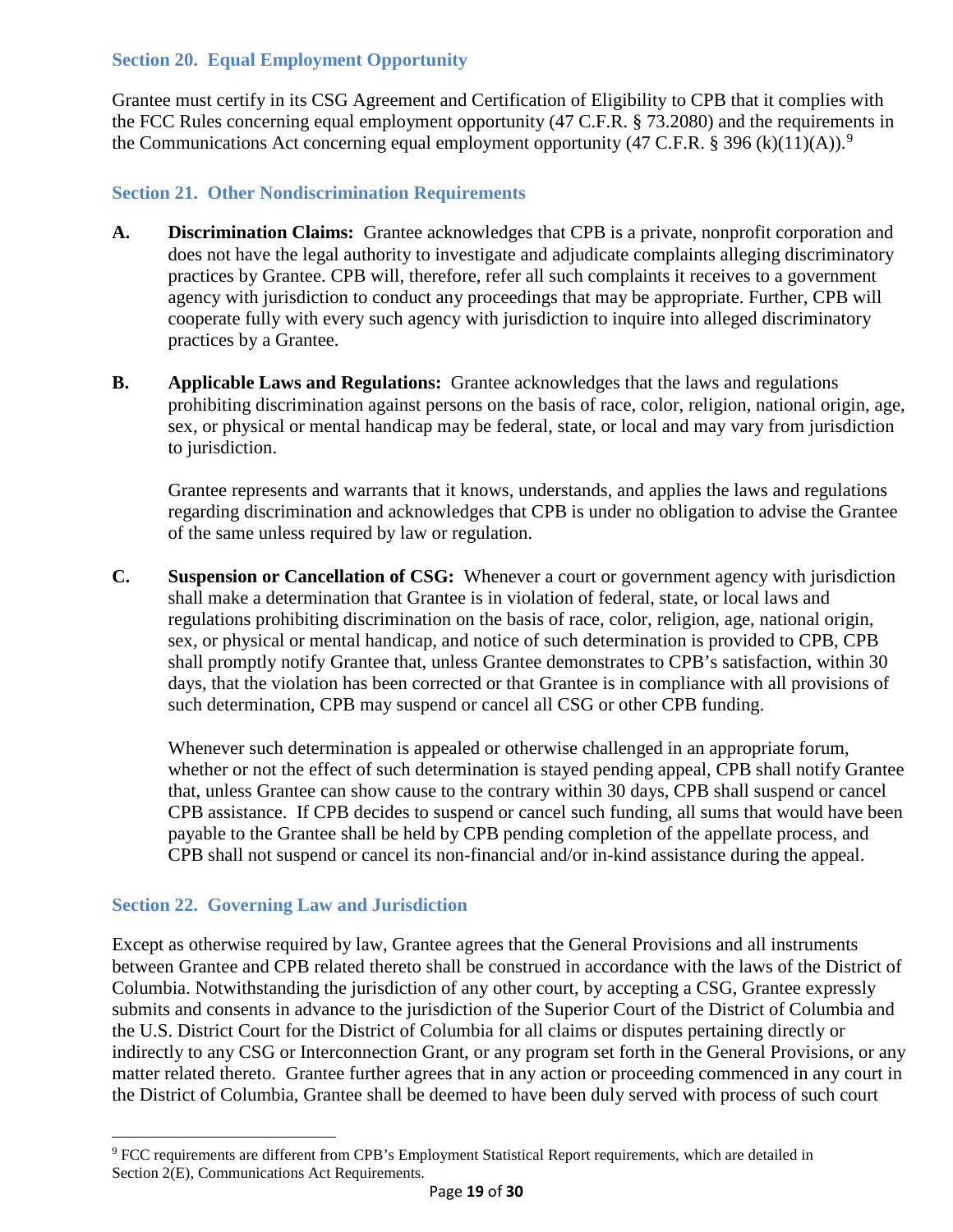when process is delivered to Grantee personally or by certified or registered mail (return receipt requested) within or outside of the District of Columbia.

#### <span id="page-19-0"></span>**Section 23. Amendment to General Provisions**

CPB reserves the right, in its sole discretion, to amend the General Provisions and will notify Grantee of the same. Grantee will be deemed to comply with the amendments unless it notifies CPB otherwise in writing within 30 days of receipt of CPB's notification.

Upon receiving Grantee's notification, Grantee will be disqualified from the CSG program and Grantee shall immediately repay CPB any amounts due CPB under Section 16, Return of Funds.

#### <span id="page-19-1"></span>**Section 24. Headings**

The headings contained herein are for convenience only and shall not be interpreted to limit or otherwise affect the provisions herein.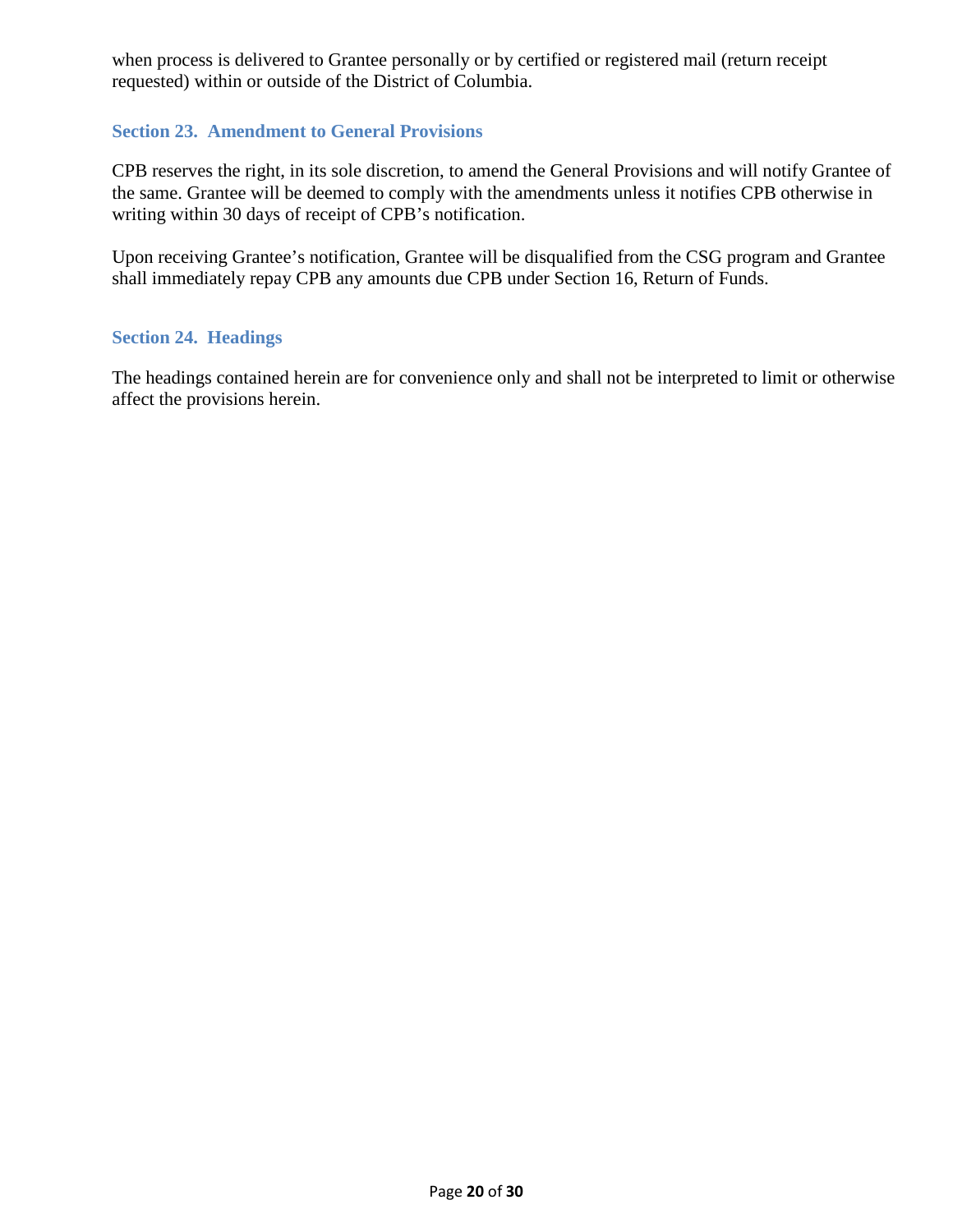# <span id="page-20-0"></span>PART II. SUPPLEMENTAL CSG PROGRAMS

Part II sets forth the provisions that govern Supplemental CSG Programs. These programs are subject to the provisions set forth in Part I of these General Provisions. In the event of a conflict between Part I and Part II, this Part II shall govern.

#### <span id="page-20-1"></span>**Section 1. USSG**

The USSG provides supplemental CSG funding to Grantees that are eligible to receive a CSG, deemed qualified by CPB to receive USSG funds, and that serve small and rural populations, as explained below. USSG funds will be disbursed to Grantees in one payment and will be included in Grantees' first CSG payment. The total available for the USSG program equals 2 percent of CPB's FY 2019 federal appropriation.

- **1.** Grantees serving a rural population, as determined by the U.S. Census, will receive additional CSG funding in proportion to the size of its population and compared to populations served by other qualifying Grantees; and
- **2.** Grantees serving a population of less than one million that is not classified as rural by the U.S. Census, will receive additional CSG funding in proportion to the size of its population as compared to populations served by other qualifying Grantees. Grantees may not include in their population any population served by other Grantees.

# <span id="page-20-2"></span>**Section 2. TV DSG**

The TV DSG provides supplemental CSG funding to Grantees that operate multiple digital repeater transmitters or translators that serve distant communities.

TV DSG funding is calculated based on a percentage of the annual standard CSG base grant (which is the same for all Grantees). The percentage for each station increases when its total number of transmitters increases, as set forth below. The total amount available for the standard CSG base grant equals 0.11 percent of CPB's FY 2019 federal appropriation.

| <b>TV DSG PROGRAM</b> |                   |  |  |  |
|-----------------------|-------------------|--|--|--|
| #                     | $\frac{0}{0}$     |  |  |  |
| of Digital            | of CSG            |  |  |  |
| <b>Transmitters</b>   | <b>Base Grant</b> |  |  |  |
| 3                     | 5%                |  |  |  |
| 4                     | 7.5%              |  |  |  |
| 5                     | 10%               |  |  |  |
| 6                     | 20%               |  |  |  |
|                       | 30%               |  |  |  |
| 8                     | 40%               |  |  |  |
| 9                     | 50%               |  |  |  |
| 10                    | 60%               |  |  |  |
| 11                    | 70%               |  |  |  |
| 12 or more            | 80%               |  |  |  |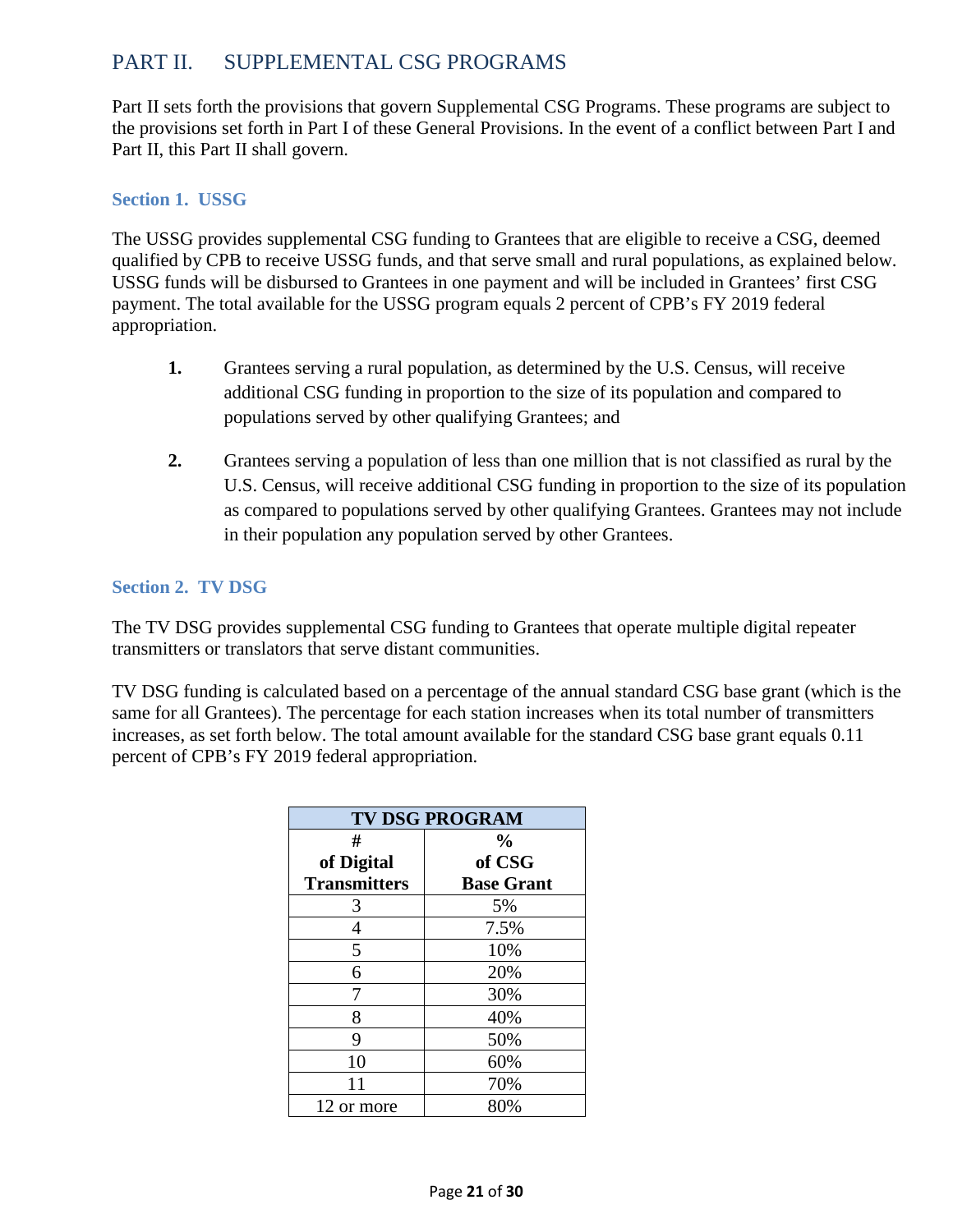- **A. Eligibility:** Only Grantees meeting the following criteria are eligible to receive TV DSG funding:
	- **1.** eligible to receive a CSG;
	- **2.** operate three or more digital transmitters or transmitter-equivalents (10 translators are considered the equivalent of one transmitter); and
	- **3.** deemed qualified by CPB to receive TV DSG funding.
- **B. Distribution and Use of Funds:** TV DSG funds will be disbursed to Grantees in one payment and included in Grantees' first CSG payment.

Grantees must use TV DSG funds to support local services to multiple communities and distant populations including local content and productions, outreach initiatives, and educational projects and services.

# <span id="page-21-0"></span>**Section 3. Healthy Network Initiative**

With the evolving media landscape, Grantees are making strategic decisions to streamline their operations, reduce infrastructure, and increase services to keep their operations strong. Stations must make significant investments in local programming delivered across multiple platforms to maintain and deepen connections to their communities. Simultaneously, Grantees no longer have access to Public Telecommunications Facilities Program and Rural Utilities Service funding but must frequently replace their equipment and software.

To assist with these challenges, CPB will make up to \$5 million in funds available on a first-come, first-serve basis for FY 2019. If demand exceeds this funding, Grantees will be considered for funding in FY 2020. The funds will be available to Grantees that have entered into a signed agreement after January 1, 2016, to:

- **1.** discontinue a substantial majority of its master control operations and secure those services from a JMC provider; and/or
- **2.** consolidate with another Grantee under one executive management.

Grantee must immediately notify CPB at  $csg@cpb.org$  if it no longer meets the eligibility criteria for the applicable program. If Grantee no longer secures its master control services from a JMC at any time within five years from its ratification, Grantee must immediately return to CPB all funds received. If Grantee ceases to be part of an agreement under one management within 10 years of its ratification, all funds received for that Grantee must be immediately returned to CPB.

#### **A. JMC**

Contingent on CPB funding levels, Grantees participating in the first year of a JMC will receive \$150,000, paid in two annual installments of \$75,000, beginning in 2019.

Grantee must:

- **1.** not have previously received any CPB funding for JMC services;
- Page **22** of **30 2.** provide CPB with an executed copy of the agreement governing the JMC; and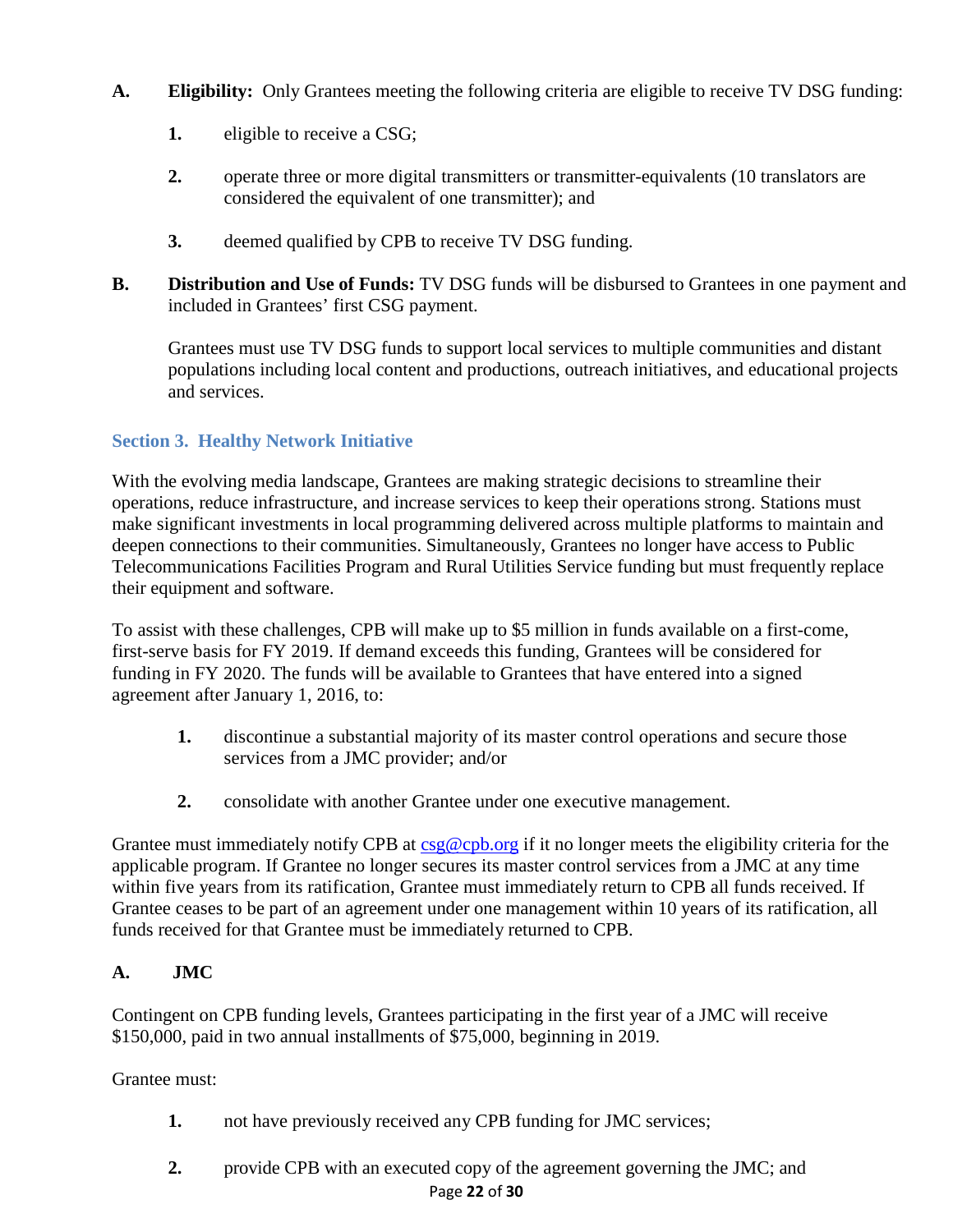- **3.** commit to working with a JMC for no less than five years during which time the JMC must:
	- **a.** distribute Grantee's content streams for broadcast, including acquisition (ingest), preparation and quality control, storage and monitoring Grantee's content streams;
	- **b.** have the ability to integrate with Grantee's traffic system and reduce its onsite or localized broadcast storage needs;
	- **c.** provide on-boarding, training, and on-going service support specific to Grantee's service; and
	- **d.** provide Grantee with access to the full complement of PBS interconnection services.
- **4.** Submit an application electronically to [csg@cpb.org](mailto:csg@cpb.org) using [CPB's application form.](https://www.cpb.org/grants)

#### **B. One Executive Management**

CPB will award grants to support two or more television Grantees that consolidate their operations under one executive management through a purchase, merger, or an operating agreement. This means an entity that has consolidated these or equivalent titles: president and chief executive officer, chief operating officer, and other leadership positions including, but not be limited to, executive and managerial staff, such as chief financial officer, director of programming, and director of engineering. Mergers and operating agreements must extend for a term of at least 10 years. Contingent on CPB funding levels, eligible stations will receive a total of \$1.5 million, distributed in three equal installments of \$500,000 annually for three fiscal years, beginning in FY 2019.

After the consolidation or merger, Grantees must collectively meet the minimum NFFS in the Television CSG General Provisions and provide CPB with the following documents:

- **1.** a copy of the executed purchase, merger or operating agreement, whichever is applicable;
- **2.** articles of incorporation and a narrative on the board and licensee structure before and after the consolidation of management;
- **3.** organizational charts with the staff and their titles before and after any purchase, merger or consolidation;
- **4.** detailed projected financial information for five years demonstrating the new entity's future sustainability;
- **5.** a copy of all Federal Communications Commission approvals; and
- **6.** submit an application electronically to  $\frac{\text{csg@cpb.org}}{\text{cph.org}}$  using [CPB's application form.](https://www.cpb.org/grants)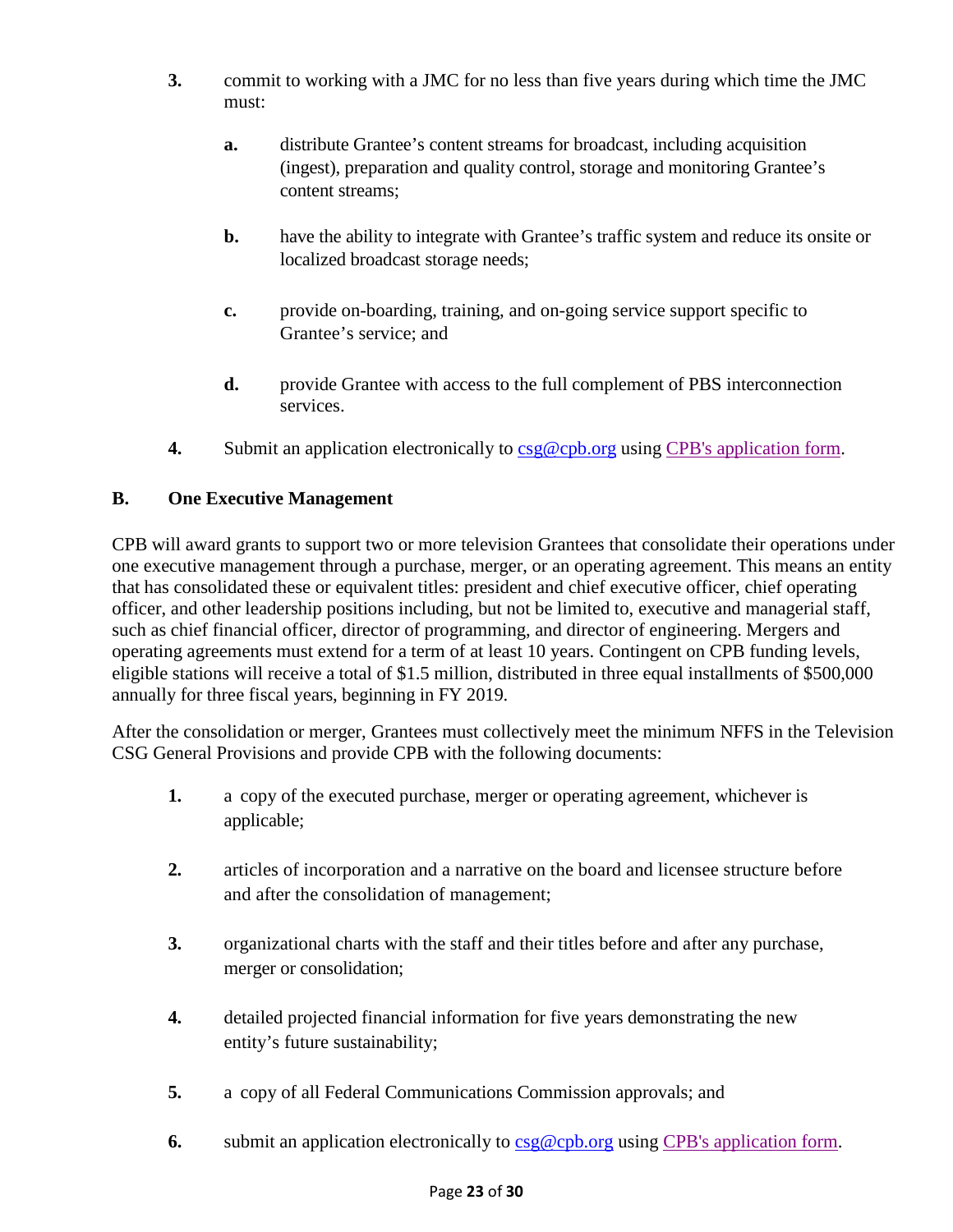# <span id="page-23-0"></span>**PART III. TV-IC**

Part III sets forth the provisions that govern the TV-IC, supported by CPB's system support funds. These grants are subject to the provisions set forth in Part I of these General Provisions. In the event of a conflict between Part I and Part III, this Part III shall govern.

The Communications Act authorizes CPB to assist in the establishment and development of one or more interconnection systems to be used for the distribution of public telecommunications services. CPB will support the public television interconnection expenses in FY 2019 through TV-IC grants to TV stations qualified to receive a CSG. TV-IC awards are calculated as a share of \$4 million. Grantee's share is proportional to its share of the total CSG amount awarded to Grantees.

- **A. Eligibility:** Grantees of stations receiving a CSG are eligible to receive a TV-IC.
- **B. TV-IC Awards:** CPB automatically calculates station's TV-IC awards, and stations are not required to apply for the same.
- **C. Use of Funds:** Stations receiving a TV-IC must expend the same during the period October 1, 2018, through September 30, 2019. Stations may only use TV-IC funds to pay for interconnection and/or program distribution costs. Grantees must return immediately to CPB any TV-IC funds not expended in accordance with these provisions.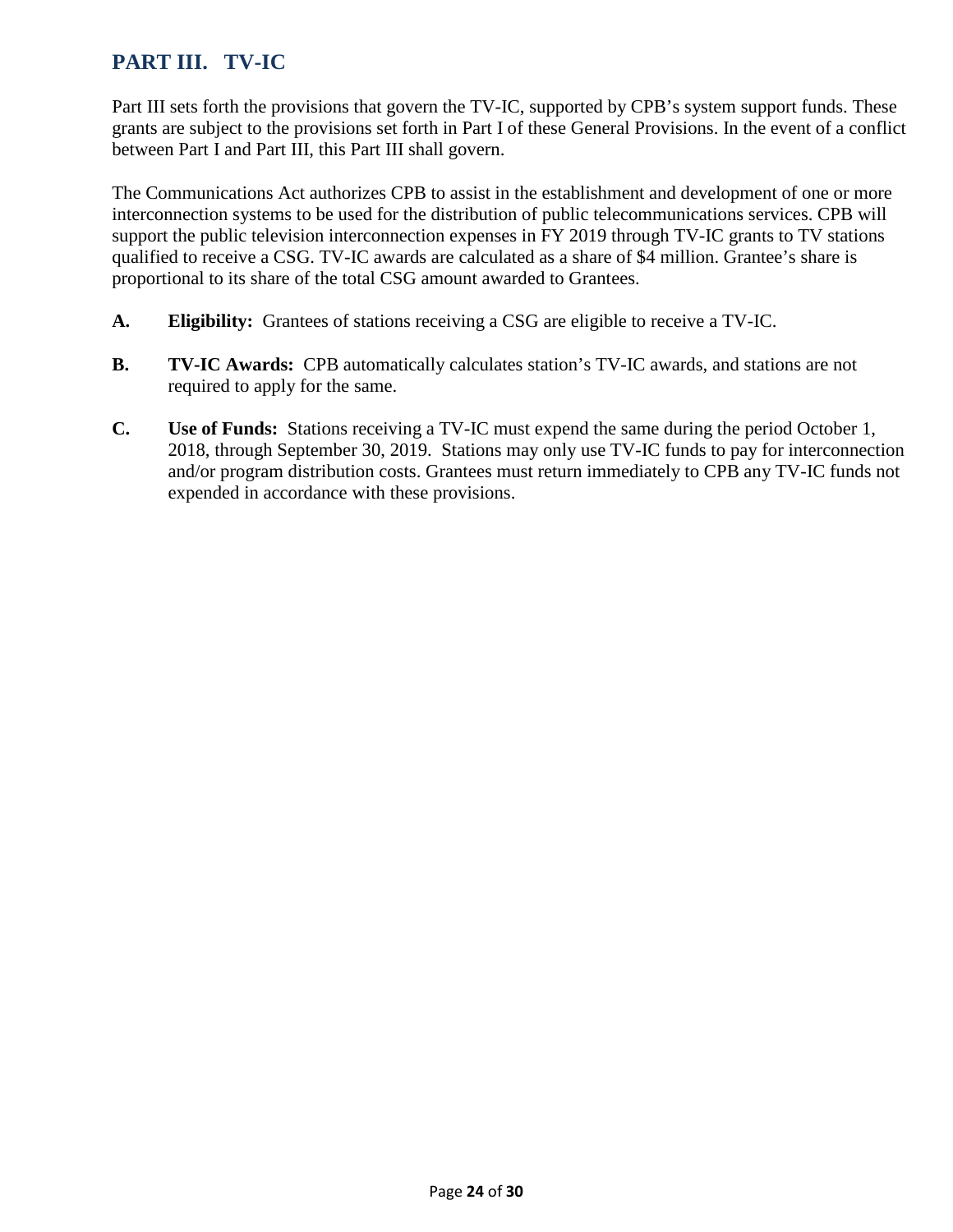

# <span id="page-24-0"></span>**PART IV. DEFINITIONS**

The following terms are defined as set forth below.

- **A. Annual Financial Report (AFR):** The financial information that Grantees must annually report to CPB, detailed in the FY 2018 [Financial Reporting Guidelines,](http://www.cpb.org/stations/frg/) which are incorporated herein by reference.
- **B. Base Grant:** The portion of the CSG which is equal to 0.11 percent of the total CPB appropriation.
- **C. Children's Programming:** Programming targeted to children seventeen years of age and younger**.**
- **D. Communications Act:** The Communications Act of 1934, as amended (47 U.S.C. § 396, et seq.).
- **E. Communications Act Compliance Booklet:** A booklet entitled ["Compliance, June 2018"](http://www.cpb.org/stations/certification) that explains certain Communications Act requirements applicable to CSG recipients, which is incorporated herein by reference.
- **F. Community Advisory Board (CAB):** An advisory body most television stations are required to maintain pursuant to the Communications Act.
- **G. Community Service Grant (CSG):** Unless otherwise identified, an FY 2019 Community Service Grant awarded to a television station by CPB.
- **H. CPB:** The Corporation for Public Broadcasting.
- **I. CPB-Qualified Programming:** General audience programming broadcast that serves a station's demonstrated community needs of an educational, informational, or cultural nature. Programs that are not considered CPB-Qualified Programming include but are not limited to:
	- **1.** programming that furthers the principles of particular political or religious philosophies; and
	- **2.** programming designed primarily for in-school or professional in-service audiences.
- **J. CSG Agreement and Certification of Eligibility:** The agreement each CSG applicant must submit to CPB electronically through CPB's Integrated Station Information System, certifying compliance with the terms and conditions of its CSG, including applicable requirements in the Communications Act and General Provisions.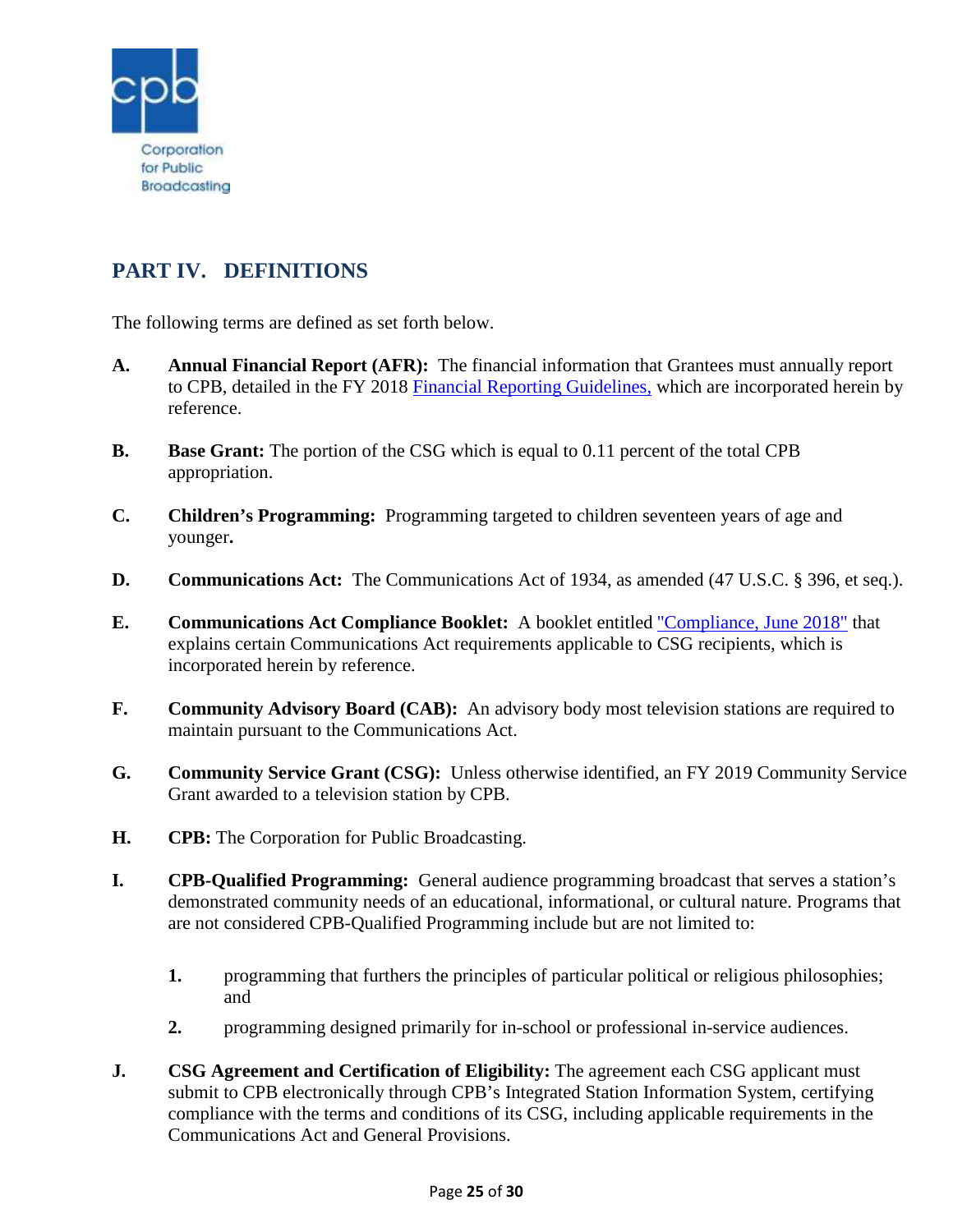**K. Discrete Accounting Requirement:** The use of unique accounting codes by CSG recipients to identify CSG funds – both revenues and expenses, restricted and unrestricted – so that both CPB and an auditor can discretely track those funds within the recipient's accounting system.

CSG recipients are not required to segregate CSG funds in separate bank accounts; co-mingling funds is allowable as long as the accounting system easily identifies transactions associated with a major activity (*e.g.*, department, grant, contract, or other project).

- L. **DSG:** Distance Service Grant.
- **M. Eligible Grantee:** A Grantee that is eligible to receive a CSG by meeting the requirements set forth herein.
- **N. Employment Statistical Report:** The Grantee report identifying:
	- **1.** the race and sex, the number of employees in each of eight full-time and part-time job categories (officials and managers, professionals, technicians, office and clerical personnel, skilled craft persons, semi-skilled operatives, unskilled operatives, and service workers); and
	- **2.** the number of job openings occurring during the course of the year.
- **O. FCC:** The Federal Communications Commission.
- **P. Financial Reporting Guidelines:** CPB's instructions on accounting for and reporting on a Grantee's use of CSG funds for FY 2018.
- **Q. Flagship Station:** When a Licensee has multiple stations, it is the station that the Grantee designates in CPB's Integrated Station Information System to receive the CSG.
- **R. Fully Differentiated Stations:** Stations in Multi-provider Markets that have at any time lost their CSG eligibility and are applying to the CSG program must broadcast content that is neither duplicated nor broadcast on any other station in its Multi-provider Market.
- **S. Grantee:** The FCC station Licensee eligible to receive a CSG.
- **T. Joint Licensees:** Licensees eligible to receive television and radio CSGs.
- **U. Joint Master Control (JMC)**: A service that provides master control operations for multiple television stations.
- **V. Licensee:** The entity with a valid, renewable license from the United States Government to operate a full-power, noncommercial, educational television station.
- **W. Licensee Official:** The chair of the Licensee's governing board, or a designated senior level representative of the Licensee, who is not a member of the station's management and who has the authority to enter into binding contracts and agreements on behalf of the Licensee.
- **X. Local Content and Service Report (LCSR):** The report that Grantees must provide annually to CPB describing the content created, acquired, and distributed in support of its community's needs and interests. The report should include analysis on the reach and impact of online, on-air, and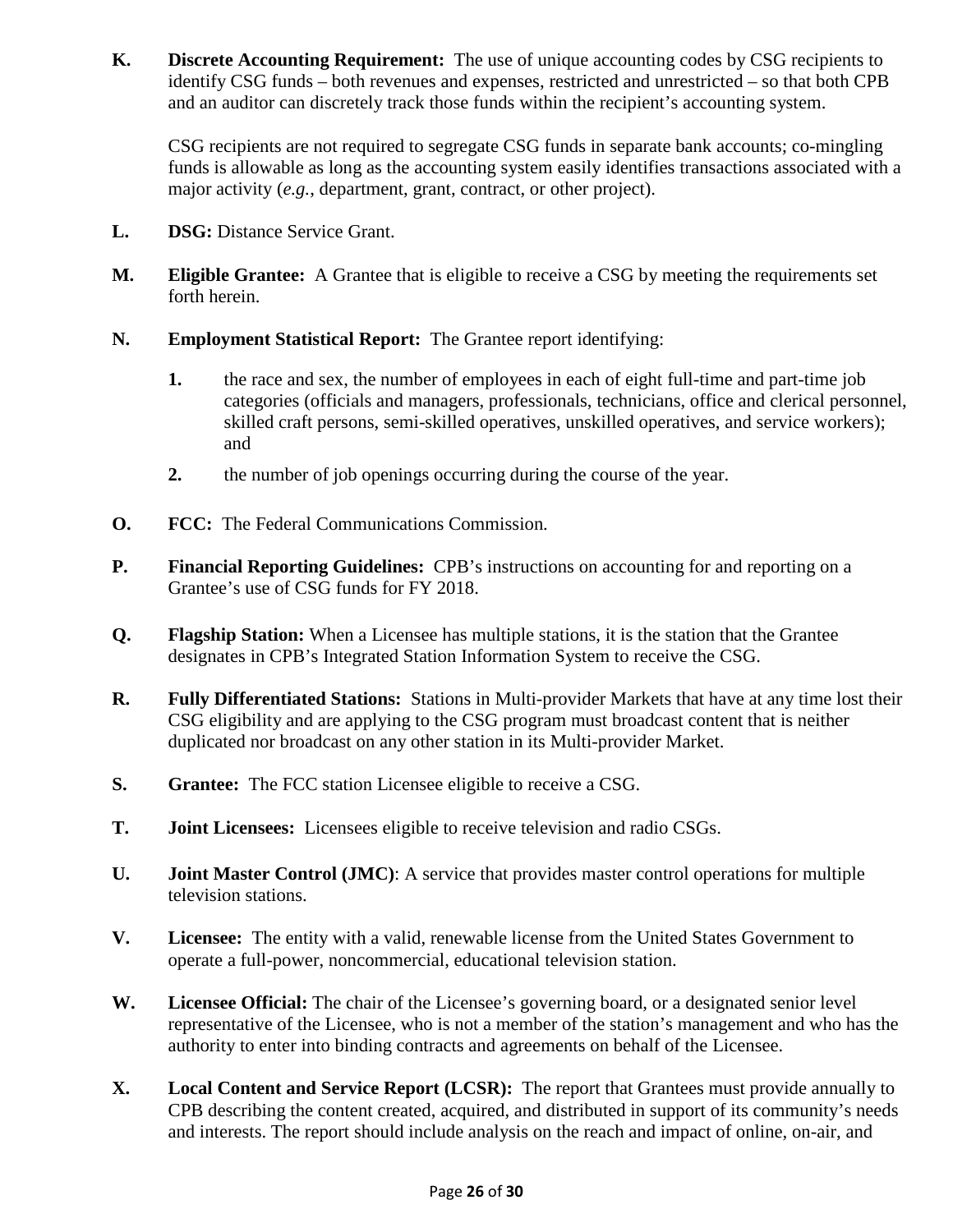community engagement content and services. Grantees determine what qualifies as local content and service.

- **Y. Multi-provider Markets:** Markets CPB designates as Multi-provider Markets, which are identified in Exhibit B attached hereto and incorporated herein by reference. Grantees in Multiprovider Markets share a single Base Grant, unless they qualify as a Minority Audience Service Station.
- **Z. Nonaffiliated Third Party:** Any person, company, partnership, or other party that is not controlled by or acting on behalf of, or at the request of, the station for the purpose of fundraising, underwriting, or development for the station.
- **AA. Non-Federal Financial Support (NFFS):** The total cash and the fair market value of property and services Grantee received from sources other than the United States or any agency or instrumentality of the United States or any public broadcasting entity, as further defined in 47 U.S.C. § 397(9).

Additional details and definitions of what revenues qualify as NFFS are contained in the [Financial](http://www.cpb.org/stations/frg/)  [Reporting Guidelines,](http://www.cpb.org/stations/frg/) and [Principles of Accounting.](http://www.cpb.org/stations/principles/principlesofaccounting050818.pdf)

- **BB.** Primary Grantee: Grantee that received the largest NFFS in a Multi-provider Market.
- **CC. Principles of Accounting**: Application of Accounting and Financial Reporting to Public Telecommunications Entities, May 2005 edition.
- **DD. Program Differentiation Incentive (PDI)[10:](#page-26-0)** An incentive CPB provides to Secondary Grantees in Multi-provider Markets. To be eligible for a PDI, stations must not broadcast duplicate programming on their primary channels on the same day, with the exception of:
	- **1.** children's programming;
	- **2.** news programming; and
	- **3.** one-time programming of local or national importance (e.g., emergency information or presidential speeches).
- **EE. Secondary Grantee:** A Grantee with NFFS that is lower than the NFFS of the Primary Grantee within a Multi-provider Market.
- **FF. Sole Service Stations:** Stations that operate the only primary broadcast service (radio or television, commercial or non-commercial) within a 50-mile radius from the station's transmitter are Sole Service stations. A Licensee operating multiple services (television/television or television/radio) serving the same community may qualify as a single Sole Service station.

Translators do not qualify as Sole Service stations because of their secondary status. The presence of a secondary service licensed to another entity shall not preclude an applicant from qualifying for a CSG as a Sole Service provider.

l

<span id="page-26-0"></span><sup>&</sup>lt;sup>10</sup> The PDI is being phased out from FY 2018 through FY 2020.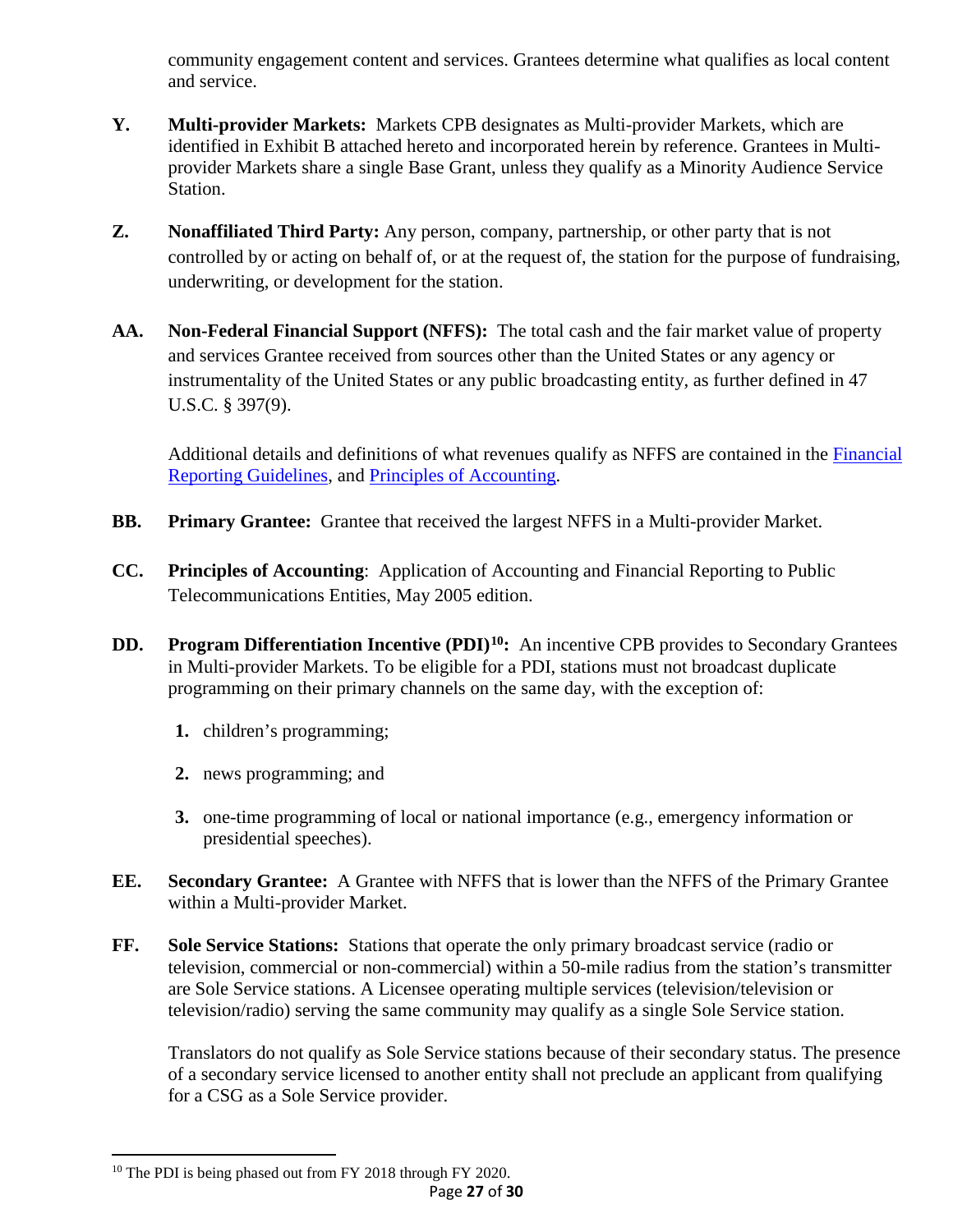- **GG. Spectrum Incentive Auction:** The FCC auction that commenced in 2016 to reallocate a portion of broadcast spectrum used by television stations and make it available for use by wireless carriers.
- **HH. Spending Period:** The period of time within which CSG funds may be expended, which begins October 1, 2018, and ends September 30, 2020.
- **II. Station Activities Benchmarking Study (SABS):** The survey collects standard financial and operational information from Grantees. The data is provided to public broadcasting stations and national organizations to support decision-making, understand performance issues, identify improvement opportunities, and achieve defined objectives.
- **JJ. Station Activity Survey (SAS):** The survey that CPB uses to collect information on station operations to enable CPB to advocate the interests of public broadcasting, assist stations and other public broadcasting organizations with planning and evaluation, and to anticipate industry trends.
- **KK. Supplemental CSG Programs:** The following programs: USSG, the Healthy Network Initiative, and DSG.
- **LL. Television Interconnection Grant (TV-IC**)**:** A grant CPB provides to Grantees to cover a portion of their interconnection costs.
- **MM. USSG:** Universal Service Support Grant.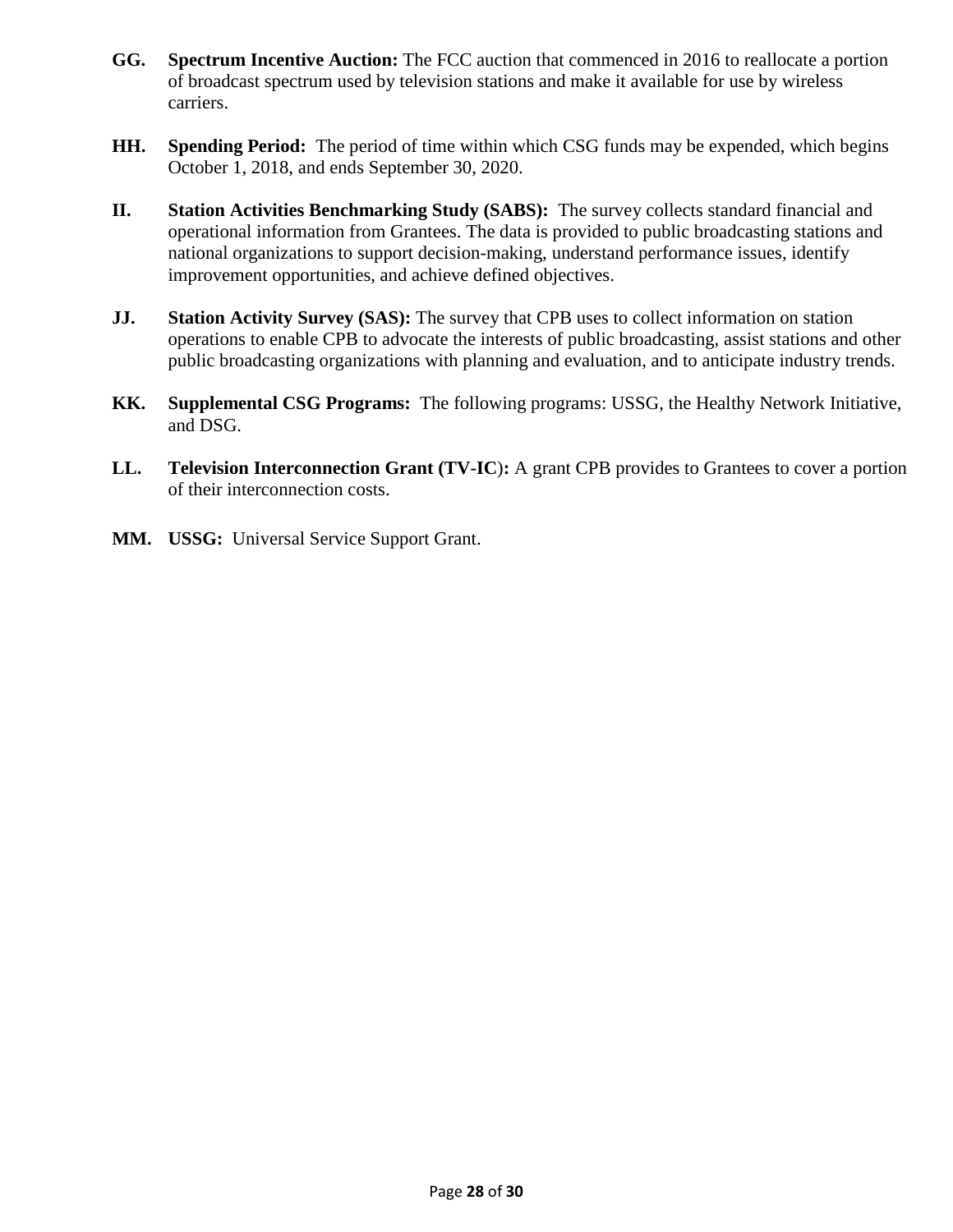#### **Exhibit A Documents Governing Grantees**

<span id="page-28-0"></span>Below is a list of documents that also govern Grantee's CSG:

- 1. CSG Agreement and Certification of Eligibility
- 2. Financial Reporting Guidelines
- 3. Principles of Accounting
- 4. CSG Non-compliance Policy, January 2016

Grantees must annually complete and submit to CPB two forms, the Adding or Removing Transmitters & Translators Form and TV Channel Sharing Attestation Form, to update station records.

A Grantees that transfers its license to another CSG-qualified station must complete and submit to CPB for its approval, the CPB Consent to Assignment Agreement 2019 form.

If transferring a license to a non-CSG-qualified station, Grantees must complete and submit to CPB for its approval, the Television Community Service Grant Qualified Licensee Approval form.